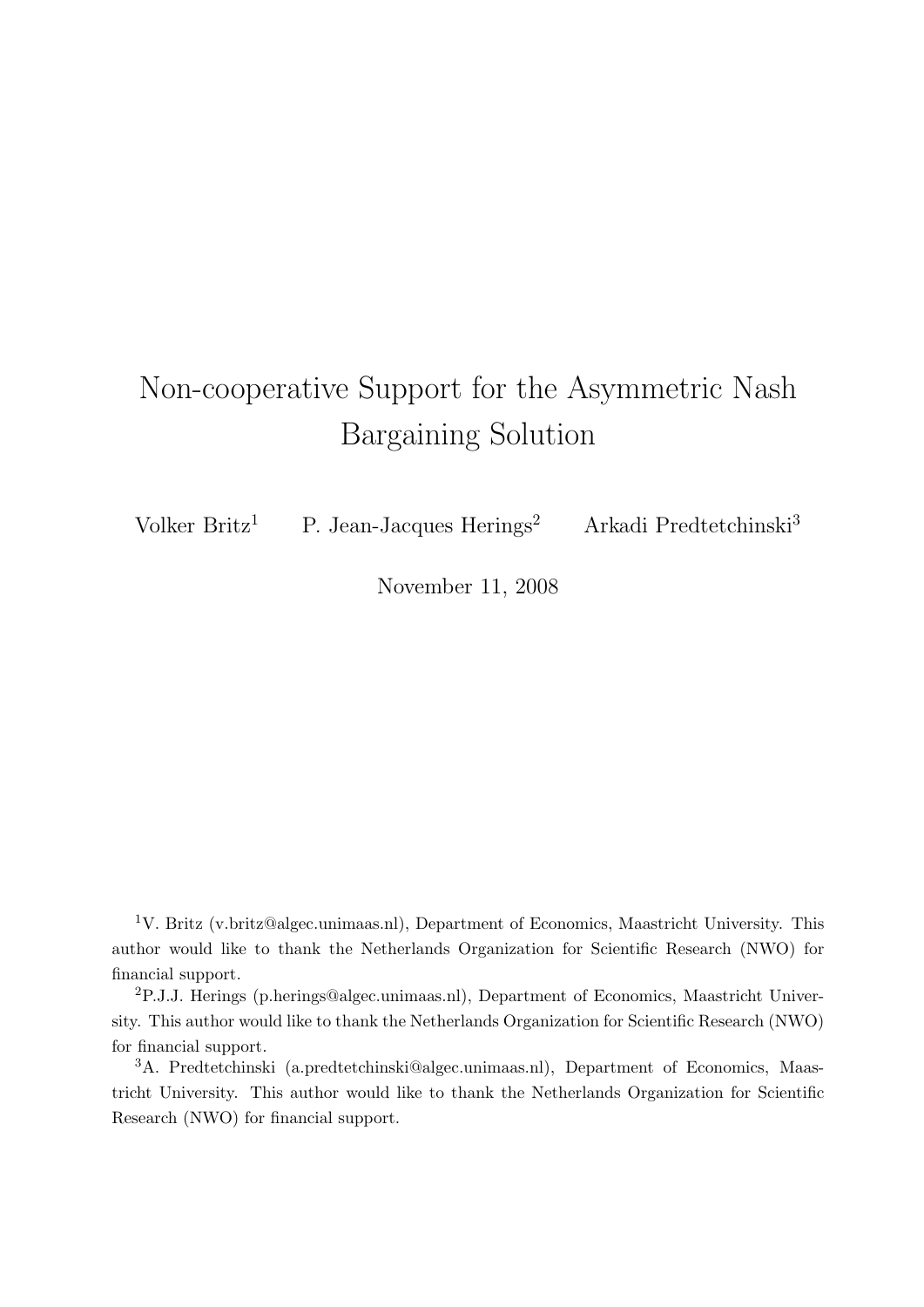#### Abstract

Our work contributes to the game-theoretic analysis of bargaining by providing additional non-cooperative support to the well-known Nash bargaining solution. In particular, in the present paper we study a model of non-cooperative multilateral bargaining with a very general proposer selection protocol and set of feasible payoffs. In each period of the bargaining game, one out of  $n$  players is recognized as the proposer according to an irreducible Markov process. The proposer offers a particular element of the convex set of feasible payoffs. If all players accept the offer, it is implemented. If a player rejects the offer, with some probability the negotiations break down and with the remaining probability the next period starts. We show that subgame perfect equilibria in stationary strategies exist and we fully characterize the set of such equilibria. Our main result is that in the limit, as the exogenous risk of breakdown goes to zero, stationary subgame perfect equilibrium payoffs converge to the weighted Nash bargaining solution with the stationary distribution of the Markov proposer selection process as the weight vector. This result generalizes recent findings which are based on time-invariant recognition probabilities or a fixed order of proposers. The proof requires more than mere technical generalizations of those existing results.

KEYWORDS: Nash bargaining solution, subgame perfect equilibrium, stationary strategies, Markov process.

JEL codes: C78.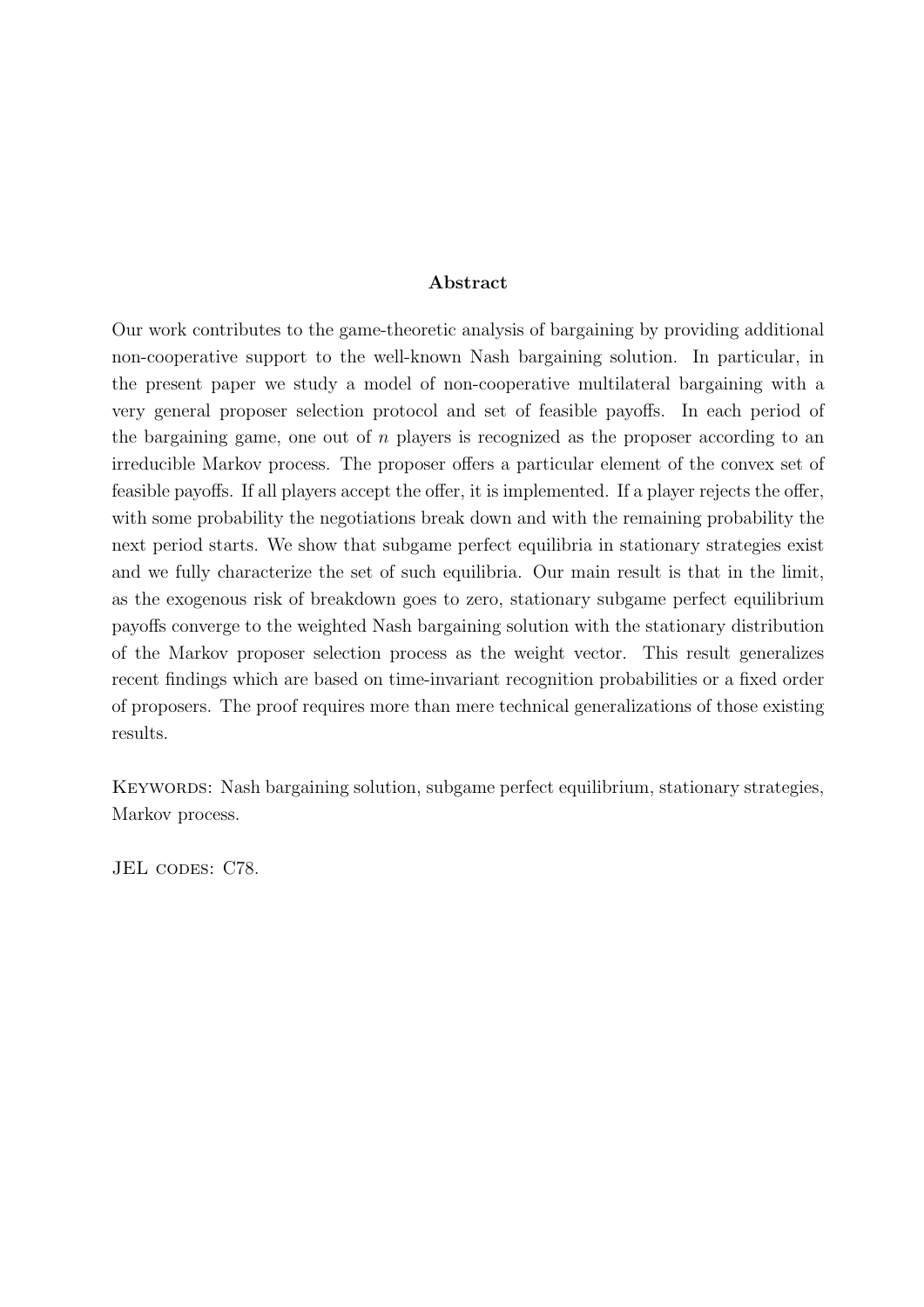## 1 Introduction

This paper contributes to the Nash program of supporting solution concepts from cooperative game theory by obtaining them as equilibrium outcomes of suitably constructed non-cooperative games. More specifically, we will be concerned with the asymmetric Nash bargaining solution. Consider a situation where two players receive a given pair of payoffs if they disagree, but may obtain any element of a convex set of other (superior) payoff pairs if they mutually agree on one such element. The Nash bargaining solution (NBS) is that payoff pair which maximizes the product of players' gains over their disagreement payoff. Nash (1950) showed that this is the unique bargaining solution satisfying the axioms of scale invariance, symmetry, efficiency, and independence of irrelevant alternatives. One can generalize the NBS by assigning different weights to the players. The asymmetric Nash bargaining solution (ANBS) is that payoff pair which maximizes a weighted product of players' gains over their disagreement payoff, see Kalai (1977).

The NBS is used to gain insights on a wide variety of problems in economics. For instance, Bester (1993) compares the effects of different pricing mechanisms on price and quality of a product. In particular, posted pricing is compared to bargaining between a buyer and a seller. In the latter case, the ANBS is taken to be the outcome of the bargaining interaction.

Another common application is wage bargaining between a firm and a union: Firm owners and workers can agree to produce and hence create a surplus. A part of the surplus goes to the workers as their wage, and the rest goes to the shareholders. If, however, the two sides cannot find an agreement, the workers may strike or the firm may shut down so that no surplus is generated. In a seminal paper on wage bargaining, Grout (1984) studies the effect of different legal frameworks on wage bargaining. Throughout the analysis, it is assumed that bargaining between the firm and the union leads to the outcome predicted by the ANBS.

An application to macroeconomic policy making is given by Alesina (1987): In a democracy with two political parties, each party represents voters with different preferences over macroeconomic policy outcomes. Elections take place regularly, but the probability that one or the other party wins is fixed exogenously. The parties may either implement their most preferred policy whenever they are in power or they may agree on a compromise which will be implemented irrespective of who is in power at any specific point in time. Under appropriate assumptions on utility functions, making a compromise generates a surplus. The ANBS is used to predict the division of this surplus; the weights for the ANBS are given by the exogenous probability of winning an election.

The prominent use of the NBS in applications highlights the need for strong noncooperative underpinnings of this concept. In the case of the ANBS, it is imperative to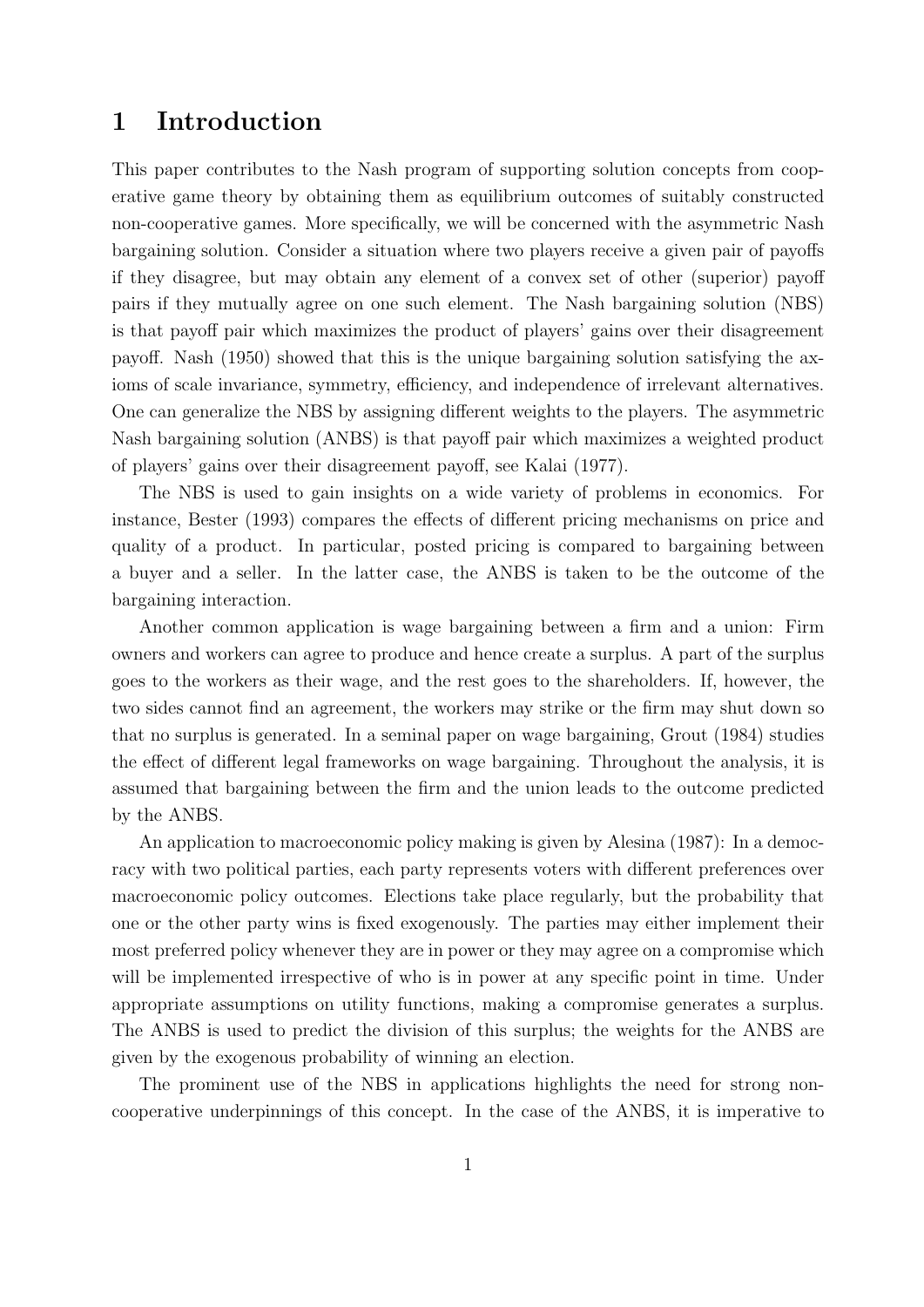examine the non-cooperative or strategic sources of players' "bargaining power" which is borne out in the weight vector of the ANBS. Nash (1953) presents a non-cooperative demand game with two players who are uncertain about which payoff pairs are feasible. In the limit as the uncertainty vanishes, equilibrium payoffs converge to those predicted by the NBS. Carlsson (1991) takes a similar approach, but with a different source of uncertainty: While the set of feasible payoffs is known to both players, their actions are subject to noise. If players make demands which do not exhaust the available surplus, the remainder is distributed according to an exogenously fixed rule. In the limit as the noise vanishes, there is a unique efficient equilibrium. The payoff pair is a particular ANBS; the bargaining weights are determined by the exogenous division rule.

In a seminal paper, Rubinstein (1982) provides a non-cooperative game in which two players negotiate on the division of a pie. The players take turns acting as the proposer. The division of the pie in the unique subgame perfect equilibrium depends upon how strongly players prefer current over future payoffs. In the limit as players become perfectly patient, the equilibrium division converges to the NBS. In their discussion of cooperative and noncooperative approaches to bargaining, Binmore, Rubinstein and Wolinsky (1986) obtain the NBS in the limit if either players' impatience or the risk of an exogenous breakdown of the negotiations is vanishing.

Although the relationship between cooperative and non-cooperative approaches to bargaining are well understood for the case of two players, such is far less the case when more than two players are involved in the negotiation process. While it is straightforward to generalize the NBS to n players, the extension of its non-cooperative justification has turned out to be a much more difficult problem. Krishna and Serrano (1996) make use of Lensberg's (1988) stability (consistency) property. They design a non-cooperative bargaining protocol in which players can exit after partial agreements. This game has a unique subgame perfect equilibrium and the payoffs implied by that equilibrium converge to the NBS as the discount factor goes to one. Chae and Yang (1994) obtain uniqueness of perfect equilibrium and convergence to the NBS in a game where a proposer negotiates with one responder at a time. In both papers, the results come at the cost of allowing partial agreements, rather than requiring unanimous consent to a comprehensive proposal.

More recently, support results for the ANBS have been given by Miyakawa (2006) and Laruelle and Valenciano (2007). They consider a bargaining game where the proposer in each period is drawn from an invariant probability distribution and unanimous consent is required. The stationary equilibrium payoffs turn out to converge to the ANBS with that probability distribution as the weight vector. Our analysis covers this result as a special case. Another special case is a fixed order of proposers, as analyzed by Kultti and Vartiainen (2007), who also show that differentiability of the payoff set's Pareto frontier is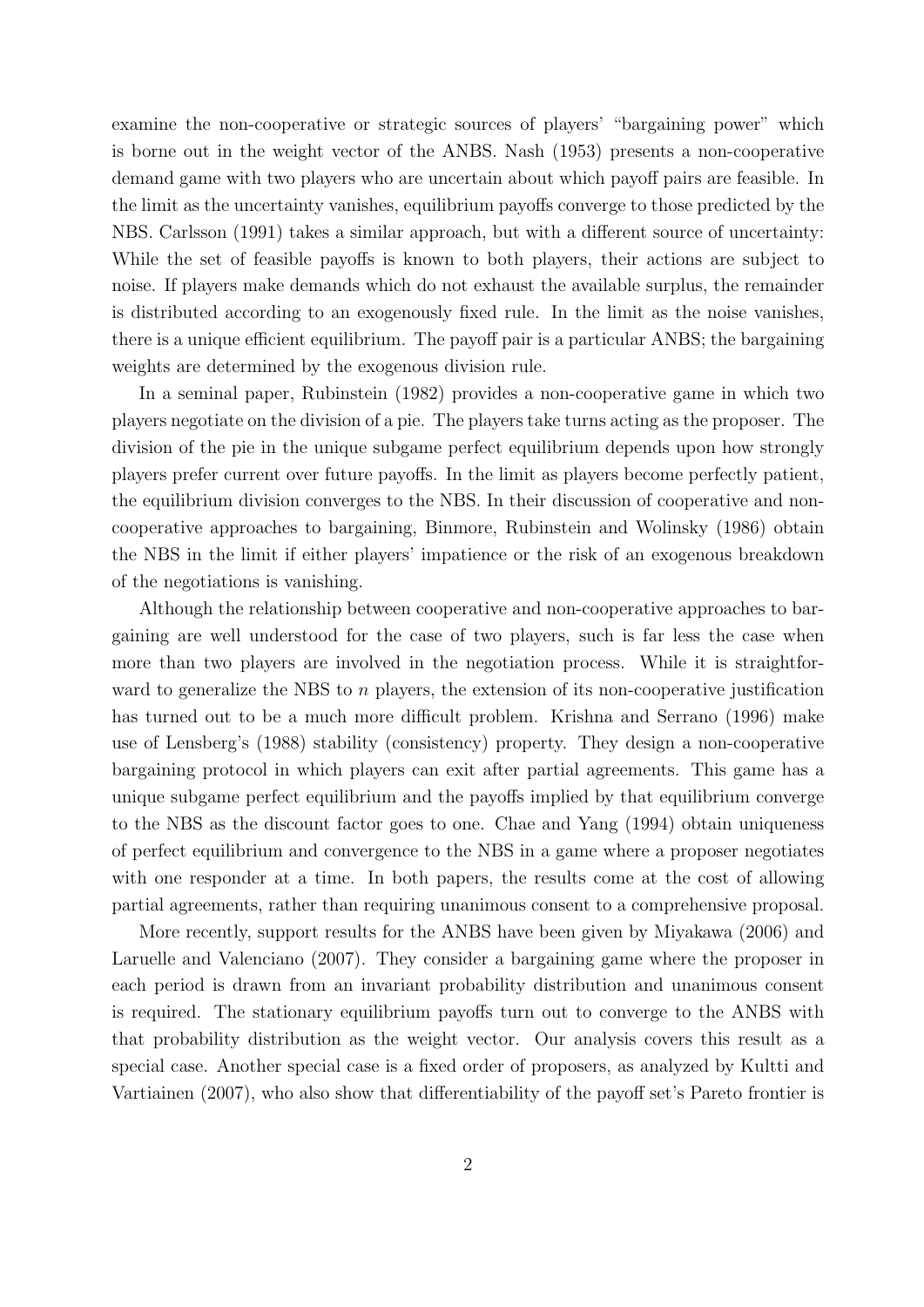essential for the convergence result if there are at least three players.

Other strands of the bargaining literature consider much more general bargaining protocols. For instance, in their analysis of uniqueness and efficiency of equilibria in bargaining games, Merlo and Wilson (1995) assume that both the size of the cake to be divided and the order in which players propose and respond follow a Markov process. Kalandrakis (2004) examines no-delay equilibria in stationary strategies under a Markov selection protocol, where agreement does not necessarily require unanimous consent of all players, but only of those within a winning coalition. The set of such equilibria is characterized and shown to be non-empty. Herings and Predtetchinski (2007) study a game with Markov recognition probabilities, where the set of feasible payoffs is one-dimensional. While studying delay or inefficiencies in bargaining games, other authors have used proposer protocols following stochastic processes, see for instance Cho and Duggan (2005) and Hyndman and Ray (2007). In these papers, the stochastic process is not even required to have the Markov property, so the choice of the proposer may depend on aspects of history other than the identity of the previous proposer. Since more general selection protocols are used in much of the bargaining literature, we find it important to extend this approach to the support results for the NBS.

In this paper we take a general approach towards multilateral bargaining. We aim at results for the case with n players, a general set of feasible payoffs, and a general bargaining protocol. An informal description of the game we consider in this paper is as follows.

In the first period of an infinitely repeated bargaining game, the identity of the proposer is completely arbitrary. In each subsequent period, one out of the  $n$  players is recognized as the proposer according to an irreducible Markov process. Upon recognition, the proposer offers a particular element of a convex and comprehensive set of feasible payoffs. If all players accept the offer, it is implemented. If a player rejects the offer, with some exogenously given and constant breakdown probability the game ends, whereas with the complementary probability the next period starts.

We show that subgame perfect equilibria in stationary strategies exist and we characterize the set of such equilibria. We then study the limit of an arbitrary sequence of such equilibria corresponding to a sequence of vanishing breakdown probabilities. We show that in the limit all players make the same proposal. Our main result is that in the limit this common proposal coincides with the ANBS with the stationary distribution of the Markov proposer selection process as the weight vector. Hence, equilibrium payoffs depend only on the set of feasible payoffs and the stationary distribution associated with the matrix of transition probabilities.

The proof of our result goes well beyond mere technical generalizations of existing proof strategies. Since the reservation payoff of a responding player depends on the identity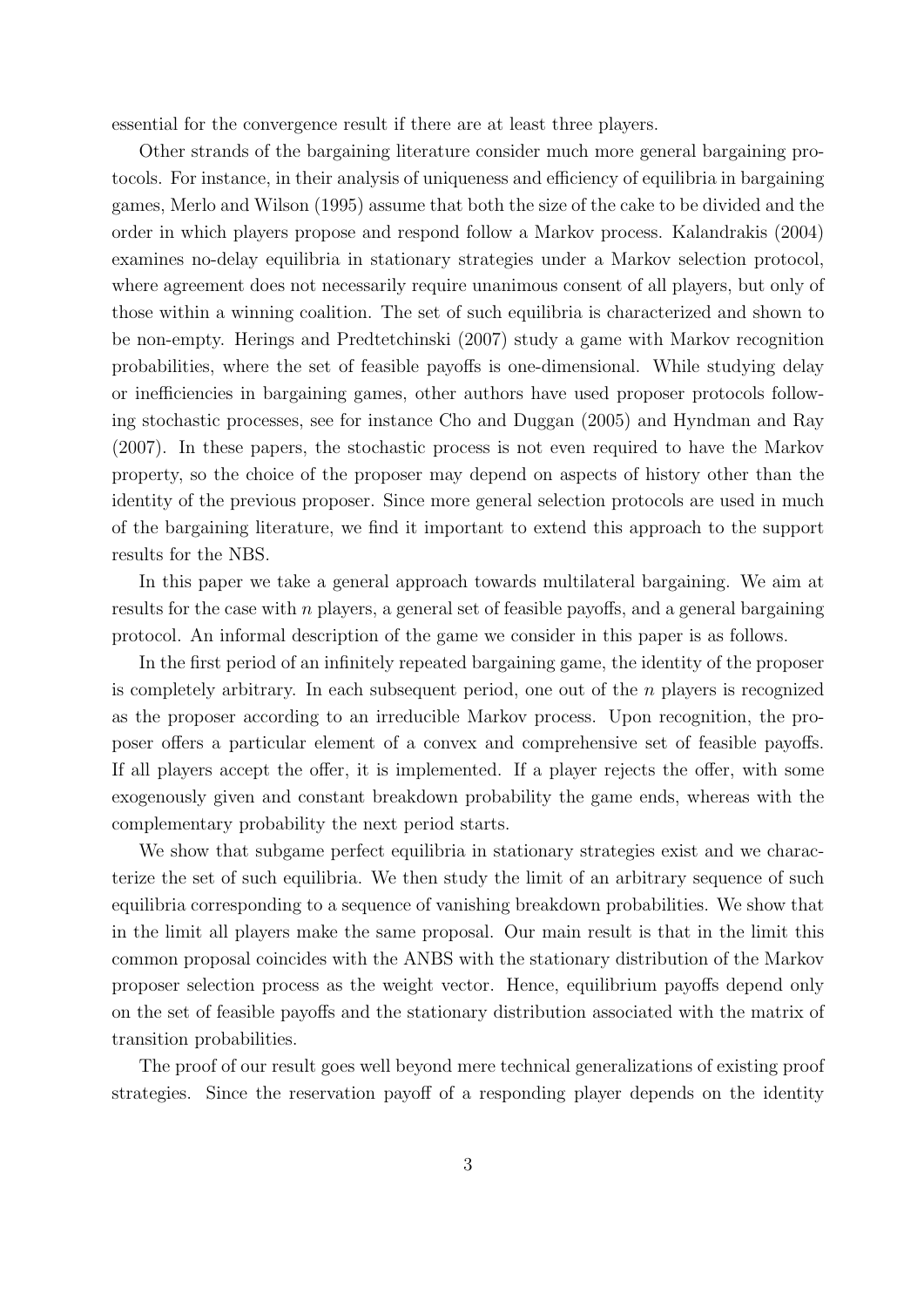of the current proposer, reservation payoffs cannot be expressed by a single vector, but correspond to a matrix. For any value of the exogenous breakdown probability, we consider the vectors corresponding to the difference between the equilibrium proposals of a pair of players. We show that in the limit as the breakdown probability vanishes, these vectors span an  $(n-1)$ -dimensional supporting hyperplane to the set of feasible payoffs at the point corresponding to the common limit proposal of the players. Finally, we demonstrate that the unique normal vector to this supporting hyperplane is proportional to the gradient of the asymmetric Nash product with weights equal to the stationary distribution associated with the matrix of transition probabilities.

The rest of the paper is organized as follows: Section 2 includes the formal description of the bargaining game and the definition of the equilibrium concept. In Section 3, we give necessary and sufficient conditions for a profile of stationary strategies to be an equilibrium in accordance with that concept. We also show that such an equilibrium exists. In Section 4, the main result is established: our non-cooperative support for the ANBS. Section 5 concludes.

## 2 The Bargaining Game

We consider the bargaining game  $\Gamma(N, M, V)$ . The set of players is denoted by N, and its members are indexed from 1 until  $n$ . The game is played for potentially infinitely many periods  $t = 0, 1, 2, \ldots$  In each period, one player acts as the proposer. In period  $t = 0$ , the proposer is determined in an arbitrary way. In all later periods, the proposer is chosen by a Markov chain. The probability distribution on the players in period  $t > 0$  depends on the identity of the proposer in period  $t-1$ . The entry  $m_{ji}$  of the matrix M is the probability that player j will propose in period t given that player i has proposed in period  $t - 1$ . All entries of M are nonnegative and for each  $i \in N$ , it is true that  $\sum_{j=1}^{n} m_{ji} = 1$ . The set V corresponds to all feasible payoffs. We denote  $V \cap \mathbb{R}^n_+$  by  $V_+$ . Our assumptions are as follows.

- (A1) The set V is closed, convex, and comprehensive from below. The origin lies in the interior of V. The set  $V_+$  is bounded and all weakly Pareto-efficient points in  $V_+$  are also strongly Pareto–efficient.
- $(A2)$  The matrix M is irreducible.

We denote the interior and boundary of a set X by  $\text{int}(X)$  and  $\partial X$  respectively. A vector  $\eta$  with  $\|\eta\| = 1$  is said to be normal to the convex set V at a point  $\bar{v} \in V$  if  $(v - \bar{v})^{\top} \eta \leq 0$ for every  $v \in V$ . The set of all vectors  $\eta$  normal to V at  $\bar{v}$  is called the normal to V at  $\bar{v}$ .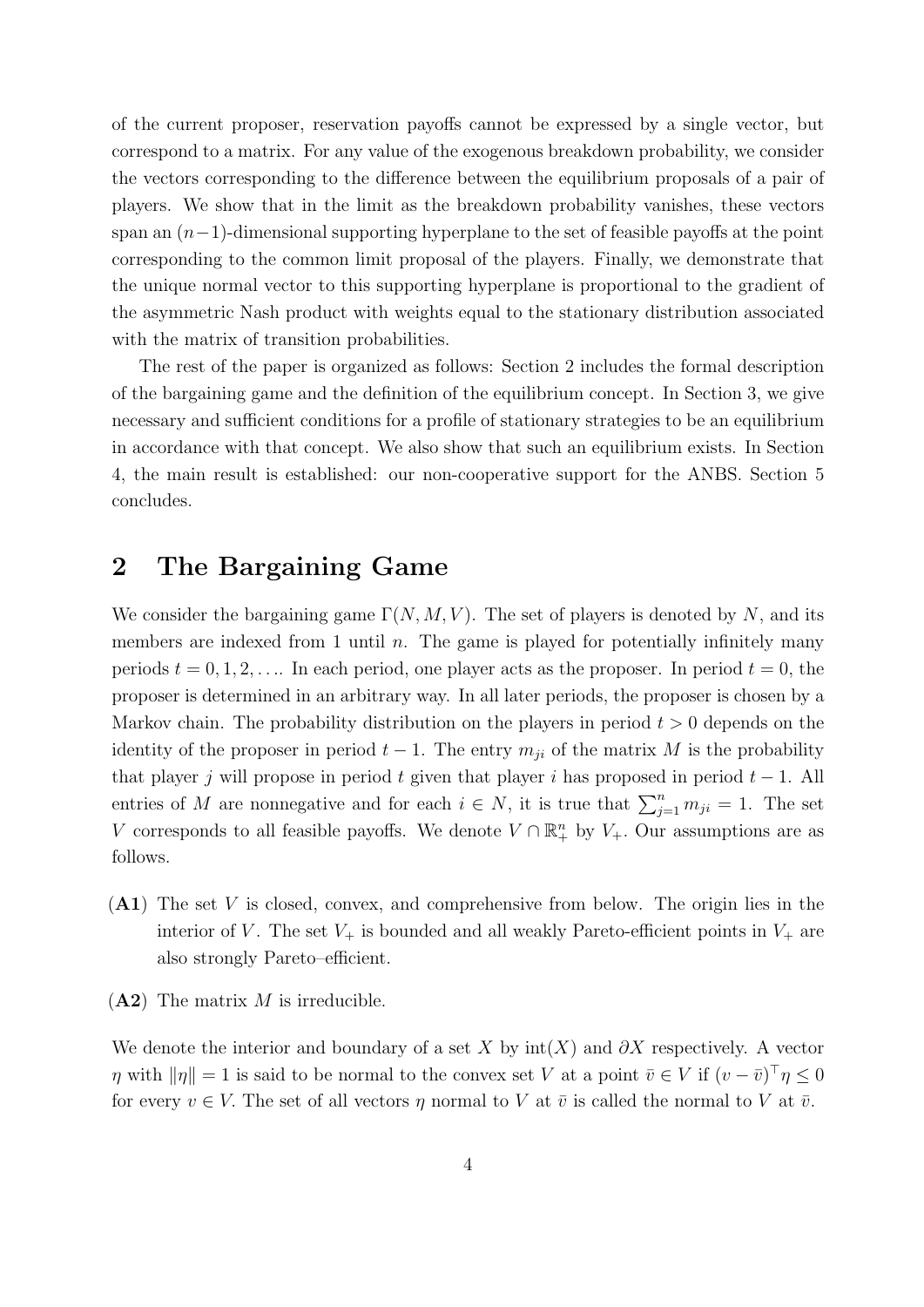(A3) There is a unique vector in the normal to V at every  $v \in \partial V \cap \mathbb{R}^n_+$ .

The assumption that all weakly Pareto-efficient points in  $V_+$  are also strongly Pareto– efficient is essential to our results. As we show later in Section 3, this assumption implies that a proposal of a player i gives all other players their respective reservation payoffs. Thus a proposer always extracts the full surplus from all other players. Our assumptions with respect to V are similar to those in Merlo and Wilson (1995) and Miyakawa (2006).

The game proceeds as follows. In any period  $t$ , first the proposer is chosen in the aforementioned way. Next, the proposer offers a vector  $v \in V$ . Then, all players (including the proposer) decide sequentially whether to accept or reject the offer  $v$ , where for the sake of simplicity we assume that player i responds before player  $i + 1$ . We define the set  $S(i)$ consisting of player i and all its successors by  $S(i) = \{j \in N \mid j \geq i\}$ . If all players have accepted the vector  $v$  in period  $t$ , the game ends and each player  $i$  receives a payoff of  $v_i$ . As soon as one player rejects v, period  $t+1$  starts with probability  $\delta$ , and the game ends with probability  $1 - \delta$ . In the latter case, as well as in the case with perpetual disagreement, all players receive zero payoff. We assume that players maximize expected payoffs.

We denote by  $H_i^{\text{p}}$  $i_i$  the set of histories after which player i has to make a proposal and by  $H_i^{\rm r}$  the set of histories after which player i has to respond to a proposal. Then, a strategy for player *i* is a map  $s_i : H_i^p \cup H_i^r \to V \cup \{Yes, No\}.$ 

Player i's strategy is stationary if the same proposal is made at all histories  $H_i^{\text{p}}$  $i^{\mathrm{p}}$  and if the action taken at any history  $H_i^r$  depends only on the current proposal and the current proposer.<sup>1</sup>

A Nash equilibrium is a profile of strategies from which no player has an incentive to unilaterally deviate. A subgame perfect Nash equilibrium (SPE) is a profile of strategies such that its restriction to any subgame is a Nash equilibrium of that subgame.

A stationary subgame perfect Nash equilibrium (SSPE) is a profile of stationary strategies which is an SPE.

## 3 Analysis of Stationary Equilibrium

In this section, we characterize the set of subgame perfect equilibria in stationary strategies and show that such equilibria exist. Theorem 3.8 gives the necessary and sufficient

<sup>&</sup>lt;sup>1</sup>This notion of stationarity is weaker than the notion of subgame consistency due to Harsanyi and Selten (1988), which implies that a player chooses the same action at any two nodes for which the continuation game is the same. For instance, suppose that rows i and j of M are identical. Then, the continuation games after rejection of player  $i$ 's proposal and that after rejection of player  $j$ 's proposal are identical. Yet, our definition allows  $A_k^i$  to be different from  $A_k^j$  for one or more players  $k \in N$ .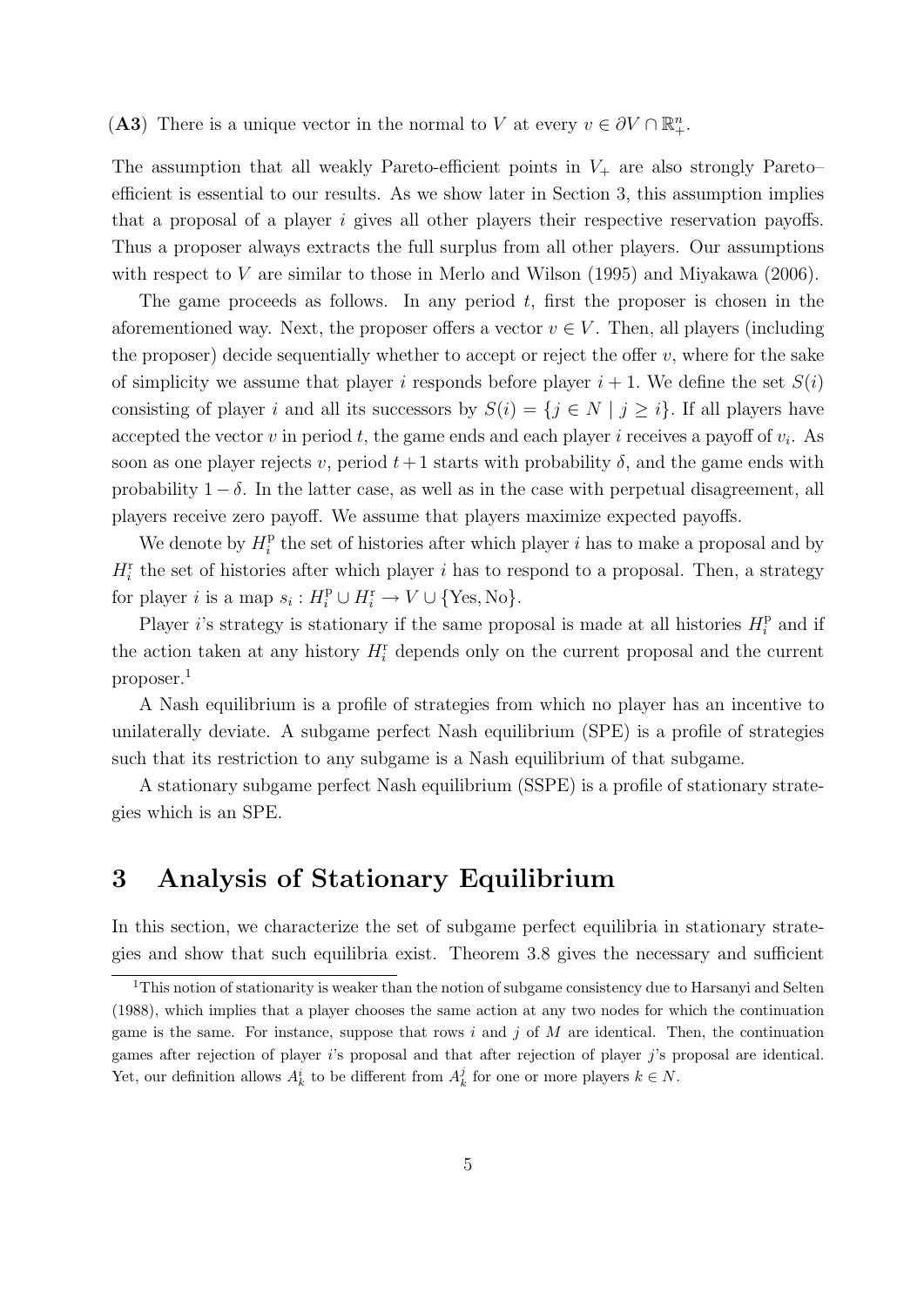conditions for a strategy profile to be an SSPE and Theorem 3.13 shows that an SSPE exists.

The analysis in this section resembles Kalandrakis (2004), but some important differences should be noted: We admit only pure strategies and require unanimous agreement. Furthermore, we conclude rather than assume that agreement is immediate in SSPE and we do not impose assumptions on the behavior of players who are indifferent between acceptance and rejection of some proposal.

Consider a profile of stationary strategies. It can be described by an  $n \times n$  -matrix  $\Theta$ , where the entry  $\theta_j^i$  is the payoff proposed to player j by player i, and a collection A of  $n^2$ acceptance sets, where the acceptance set  $A_j^i$  is the set of vectors in V which player j will accept when proposed by player  $i$ . The set of vectors in  $V$  proposed by player  $i$  and accepted by player j and his successors is  $A_{S(j)}^i = \bigcap_{k \in S(j)} A_k^i$ . We refer to  $A^i = A_{S(1)}^i = \bigcap_{j \in N} A_j^i$  as the social acceptance set for proposer i.

Suppose that in period t, the proposal of player i is rejected. With probability  $1 - \delta$ the game ends and all players receive zero payoff, and with probability  $\delta$  period  $t + 1$  is reached and play proceeds according to the profile  $(\Theta, \mathcal{A})$  of stationary strategies. The expected payoff to player j after rejection is  $r_j^i(\Theta, \mathcal{A})$ . Omitting the argument  $(\Theta, \mathcal{A})$  from the notation wherever possible, we refer to  $r_j^i$  as the reservation payoff of player j when i proposes.

#### **Proposition 3.1** The reservation payoff  $r^i$  belongs to  $int(V)$ .

Proof: Conditional on the next period being reached, the payoffs are determined by a probability distribution on V (notice that also  $0 \in V$ ), so expected payoffs belong to V since V is convex. Since with probability  $1 - \delta$  the next period is not reached, these expected payoffs equal  $\delta^{-1}r^i$ , so  $\delta^{-1}r^i \in V$ . Since  $0 \in \text{int}(V)$ , the convex combination  $(1 - \delta)0 + \delta \delta^{-1} r^i = r^i$  belongs to int(V).

One implication of Proposition 3.1 is that a proposer always has the option to make a proposal that strictly exceeds the reservation payoff of every player.

## **Proposition 3.2** In SSPE, for  $j \in N$ , if  $v \in A_{S(j)}^i$ , then  $v_k \geq r_k^i$  for all  $k \in S(j)$ .

**Proof:** Suppose that  $(\Theta, \mathcal{A})$  is a profile of stationary strategies such that  $v \in A^{i}_{S(j)}$  but  $v_k < r_k^i$  for some player  $k \in S(j)$ . Consider a history in  $H_k^r$ , where player k responds to the proposal v made by player i. At that history player k could deviate from  $(\Theta, \mathcal{A})$  by rejecting v. In that case, an expected payoff of  $r_k^i$  would result. Hence, this deviation is profitable and  $(\Theta, \mathcal{A})$  cannot be an SSPE.

Proposition 3.2 implies that for a vector of payoffs  $v$  to belong to the social acceptance set, it should satisfy  $v_j \geq r_j^i$  for all  $j \in N$ .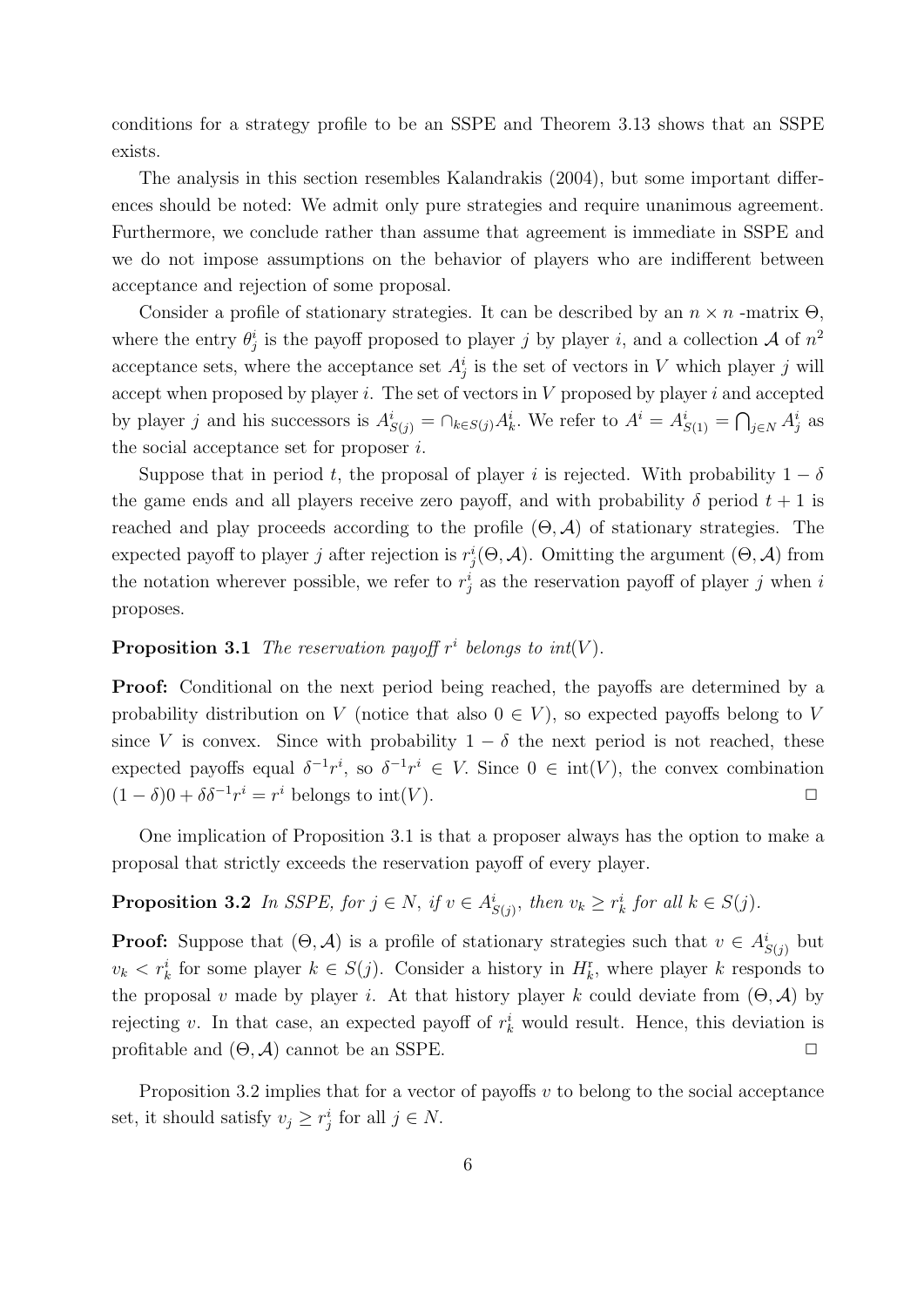**Proposition 3.3** In SSPE, for  $j \in N$ , if  $v \in V$  satisfies  $v_k > r_k^i$  for all  $k \in S(j)$ , then  $v \in A^{i}_{S(j)}$ .

**Proof:** Suppose that  $(\Theta, \mathcal{A})$  is a profile of stationary strategies such that  $v_k > r_k^i$  for all  $k \in S(j)$  and  $v \notin A^{i}_{S(j)}$ . Suppose first that  $v \notin A^{i}_{n}$ . Consider a history in  $H^{r}_{n}$ , where player n responds to the proposal v made by player i. Then, player n could deviate from  $(\Theta, \mathcal{A})$  by accepting v. This would yield a payoff of  $v_n > r_n^i$ , a contradiction. Consequently,  $v \in A_n^i$ . We repeat the argument for players  $n-1, n-2, \ldots, j$  to establish the proposition.  $\Box$ 

Proposition 3.3 established a kind of converse of Proposition 3.2. One implication of this proposition is that a vector  $v \in V$  that satisfies  $v_j > r_j^i$  for all  $j \in N$  belongs to the social acceptance set  $A_j^i$ .

**Proposition 3.4** In SSPE, each player's proposal  $\theta^i$  lies in the social acceptance set  $A^i$ for proposer i.

**Proof:** Suppose by way of contradiction that under some SSPE there is a player  $i \in N$  such that  $\theta^i \notin A^i$ . Consider the subgame starting at a history where player i is the proposer. Since  $\theta^i$  is rejected,  $r^i$  is the vector of expected payoffs by definition. By Proposition 3.1,  $r^i \in \text{int}(V)$ . Consequently, there exists  $v \in V$  such that  $v_j > r_j^i$  for all  $j \in N$ . By the previous proposition,  $v \in A^i$ . Hence, it would be a profitable deviation for player i to propose v instead of  $\theta^i$ . ✷

**Proposition 3.5** In SSPE,  $\theta_j^i \geq 0$  and  $r_j^i \geq 0$  for all  $(i, j) \in N \times N$ .

**Proof:** Suppose by way of contradiction that  $(\Theta, \mathcal{A})$  is an SSPE and that  $\theta_j^i < 0$  for some  $(i, j) \in N \times N$ . Consider a history where player j has to respond to the proposal  $\theta^i$ . By Proposition 3.4,  $\theta^i \in A^i$ , so player j will receive a strictly negative payoff if play proceeds according to  $(\Theta, \mathcal{A})$ . But then, it would be a profitable deviation for player j to reject the proposal. Consequently, it holds that  $\theta_j^i \geq 0$  for all  $(i, j) \in N \times N$ . It then follows that  $r_j^i \geq 0$  for all  $(i, j) \in N \times N$ .

The next proposition establishes that an equilibrium proposal of any player gives all other players their respective reservation payoffs. Thus a proposer always extracts the entire surplus from the other players.

**Proposition 3.6** In SSPE,  $\theta_j^i = r_j^i$  for all  $(i, j) \in N \times N$  such that  $i \neq j$ .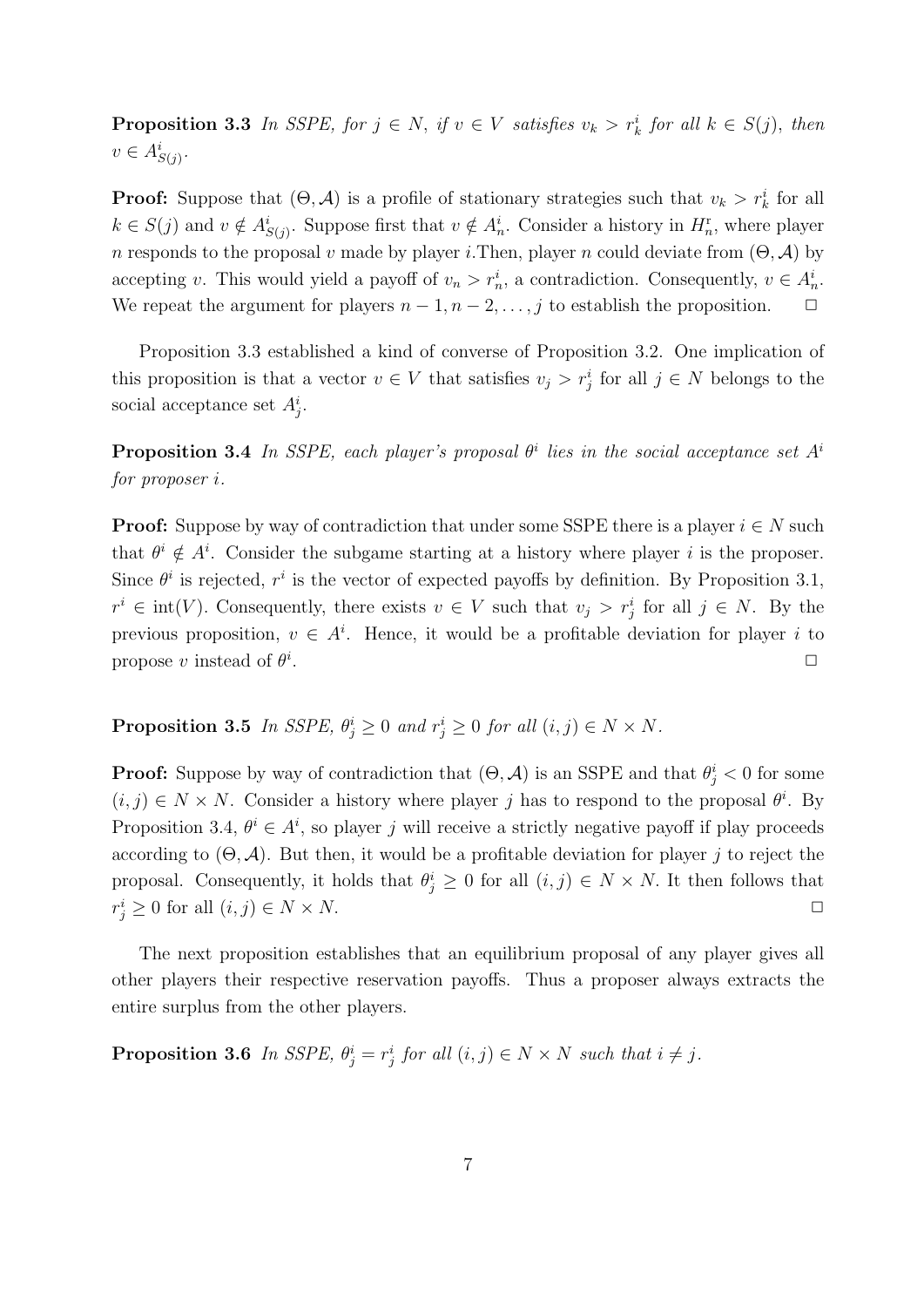**Proof:** Since  $\theta^i \in A^i$  by Proposition 3.4, Proposition 3.2 implies that  $\theta^i_j \geq r^i_j$  for all  $j \in N$ . Suppose  $\theta_k^i > r_k^i$  for some  $k \in N$  such that  $k \neq i$ . Define the vector v as follows,

$$
v_j = \begin{cases} \theta_i^i & \text{if } j = i \\ r_j^i & \text{if } j \neq i. \end{cases}
$$

The vector v is clearly non–negative and it is in V, because  $v \leq \theta^i$  and V is comprehensive. Furthermore,  $v_k = r_k^i < \theta_k^i$ , so the vector v is dominated by  $\theta^i$  and is therefore not strongly Pareto–efficient. Since we assume that all weakly Pareto–efficient vectors of  $V_+$  are also strongly Pareto–efficient, the vector  $v$  is not weakly Pareto–efficient. Thus, there exists a vector  $v'$  such that  $v'_j > v_j$  for all  $j \in N$ .

We show now that  $v' \in A^i$ . Indeed,  $v'_j > v_j = r_j^i$  for all  $j \neq i$ . And for player i we have the inequality  $v'_i > v_i = \theta_i^i \geq r_i^i$ . Thus we conclude that  $v'_j > r_j^i$  for all  $j \in N$ . Proposition 3.3 now implies that  $v' \in A^i$ , as desired.

But then player  $i$  has a profitable deviation at any history where he is entitled to make a proposal, namely propose the vector  $v'$  rather than  $\theta^i$ . Indeed, the vector  $v'$  is accepted and results in a payoff of  $v'_i > \theta_i^i$  to player *i*.

Proposition 3.7 claims that all players make a proposal belonging to the boundary of V.

#### **Proposition 3.7** In SSPE,  $\theta^i \in \partial V$  for each  $i \in N$ .

**Proof:** Suppose by way of contradiction that there is a player  $i \in N$  such that  $\theta^i \in \text{int}(V)$ . Equivalently, there exists  $v \in V$  such that  $v_j > \theta_j^i$  for all  $j \in N$ . By the immediate agreement property,  $\theta^i \in A^i$ . This implies that  $v \in A^i$  as well. But then it would be a profitable deviation for player i to propose v rather than  $\theta^i$ .  $\Box$ 

The previous propositions are collected in the following theorem.

**Theorem 3.8** If  $(\Theta, \mathcal{A})$  is an SSPE profile, then for all  $i \in N$ 

$$
A_{S(j)}^{i} \subset \{ v \in V | v_{j'} \ge \delta \sum_{k=1}^{n} m_{ki} \theta_{j}^{k}, \forall j' \in S(j) \}, \quad j \in N,
$$
\n(1)

$$
A_{S(j)}^{i} \supset \{v \in V | v_{j'} > \delta \sum_{k=1}^{n} m_{ki} \theta_{j}^{k}, \forall j' \in S(j) \} \cup \{\theta^{i}\}, \quad j \in N,
$$
\n(2)

$$
\theta^i \in \partial V \cap \mathbb{R}^n_+, \tag{3}
$$

$$
\theta_j^i = r_j^i = \delta \sum_{k=1}^n m_{ki} \theta_j^k, \quad j \in N \setminus \{i\}.
$$
 (4)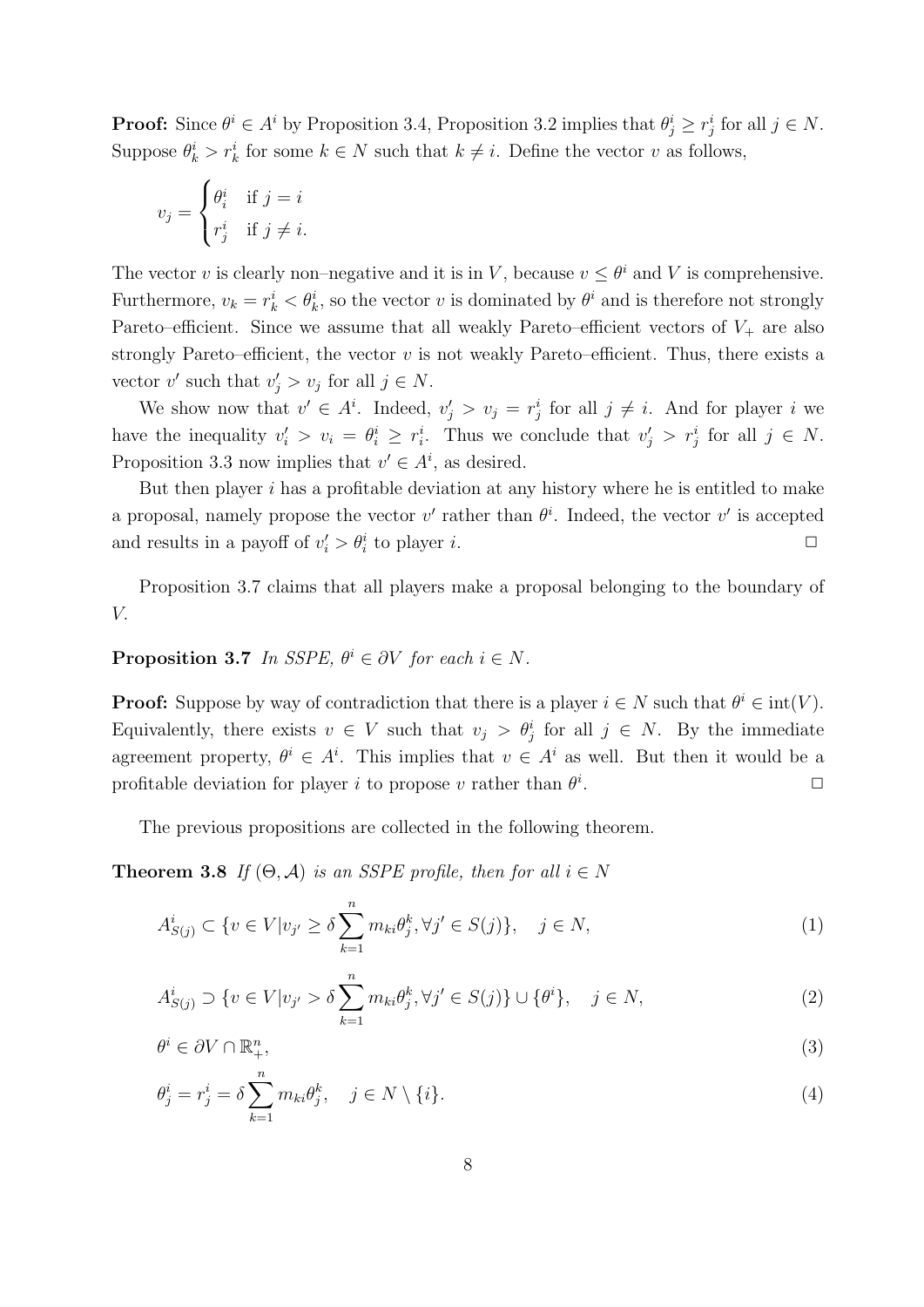In what follows, we establish the converse; the four conditions of Theorem 3.8 characterize the set of SSPE. We first apply the well-known one-shot deviation principle to the game at hand. That is, we show that if there is a subgame where a player has some profitable deviation from a stationary strategy profile, then there must also be a subgame where this player has a profitable one-shot deviation. Here, a one-shot deviation in a subgame is a single deviation by the player at the root of the subgame. Next we show that no player has a profitable one-shot deviation.

**Proposition 3.9** Let  $(\Theta, \mathcal{A})$  be a stationary strategy profile satisfying  $(1)$ – $(4)$ . If there is a subgame such that some player has a profitable deviation, then there is a subgame where he has a profitable one-shot deviation.

**Proof:** Consider a subgame starting in period  $t'$  and suppose that some, not necessarily stationary, strategy  $s^i$  leads to a higher payoff for player i than  $(\theta^i, A^i)$ . Denote the gain to player i from the deviation by  $\varepsilon > 0$ . For  $t > t'$ , let  $s^{i}(t)$  be the strategy that coincides with  $s^i$  in periods  $t', \ldots, t-1$  and with  $(\theta^i, A^i)$  in periods  $t, t+1, \ldots$  In any round  $t > t'$ , we have by (1) that only proposals in  $V_+$  can be accepted. Let  $\bar{v}_i$  be an upper bound on players i's payoff when  $v \in V_+$ . Then the gain to player i from a deviation to  $s_i(t)$  is at least  $\varepsilon - \delta^{t-t'} \bar{v}^i/(1-\delta)$ . By choosing  $t > t' + (\ln(\varepsilon) + \ln(1-\delta) - \ln(\bar{v}^i))/\ln(\delta)$  we have a profitable deviation  $s^{i}(t)$  from  $(\theta^{i}, A^{i})$  that only involves a finite number of deviations.

If  $s^i(t)$  involves a deviation by player i at a history  $h \in H_i^r$  in period  $t-1$ , and  $s^i(t)$ is a profitable deviation from  $(\theta^i, A^i)$  in subgame  $\Gamma(h)$ , then the proposition holds. If  $s^i(t)$ does not involve a profitable deviation by player i at any history  $h \in H_i^r$  in period  $t - 1$ , then the strategy  $\bar{s}^i(t)$  that coincides with  $s^i$  in periods  $t', \ldots, t-2$  and at histories  $h \in H_i^{\text{p}}$ i in period  $t-1$  and with  $(\theta^i, A^i)$  otherwise, is a profitable deviation from  $(\theta^i, A^i)$  in the subgame starting in period  $t'$  under consideration.

By a similar argument as in the previous paragraph, we can show that  $\bar{s}^i(t)$  involves a profitable deviation by player i in subgame  $\Gamma(h)$  with h a history in period  $t-1$  belonging to  $H_i^{\rm p}$ <sup>p</sup>, or the strategy  $s^{i}(t-1)$  is a profitable deviation from  $(\theta^{i}, A^{i})$  in the subgame starting in period  $t'$  under consideration. Repeating this argument a finite number of times leads to a subgame where player i has a profitable one-shot deviation.  $\Box$ 

**Proposition 3.10** Let  $(\Theta, \mathcal{A})$  be a stationary strategy profile satisfying  $(1)$ – $(4)$ . There is no subgame where a player has a profitable one-shot deviation.

**Proof:** Consider the subgame at a history  $h \in H_i^p$  $i<sup>p</sup>$ . Suppose player *i* has a one-shot deviation involving a proposal  $v^i$  different from  $\theta^i$ . If  $v^i$  does not belong to  $A^i$ , it leads to a payoff  $r_i^i$  for player *i*. Since  $\theta_j^i = r_j^i$  for all  $j \neq i$  and  $r^i \in \text{int}(V)$ , the Pareto-efficiency of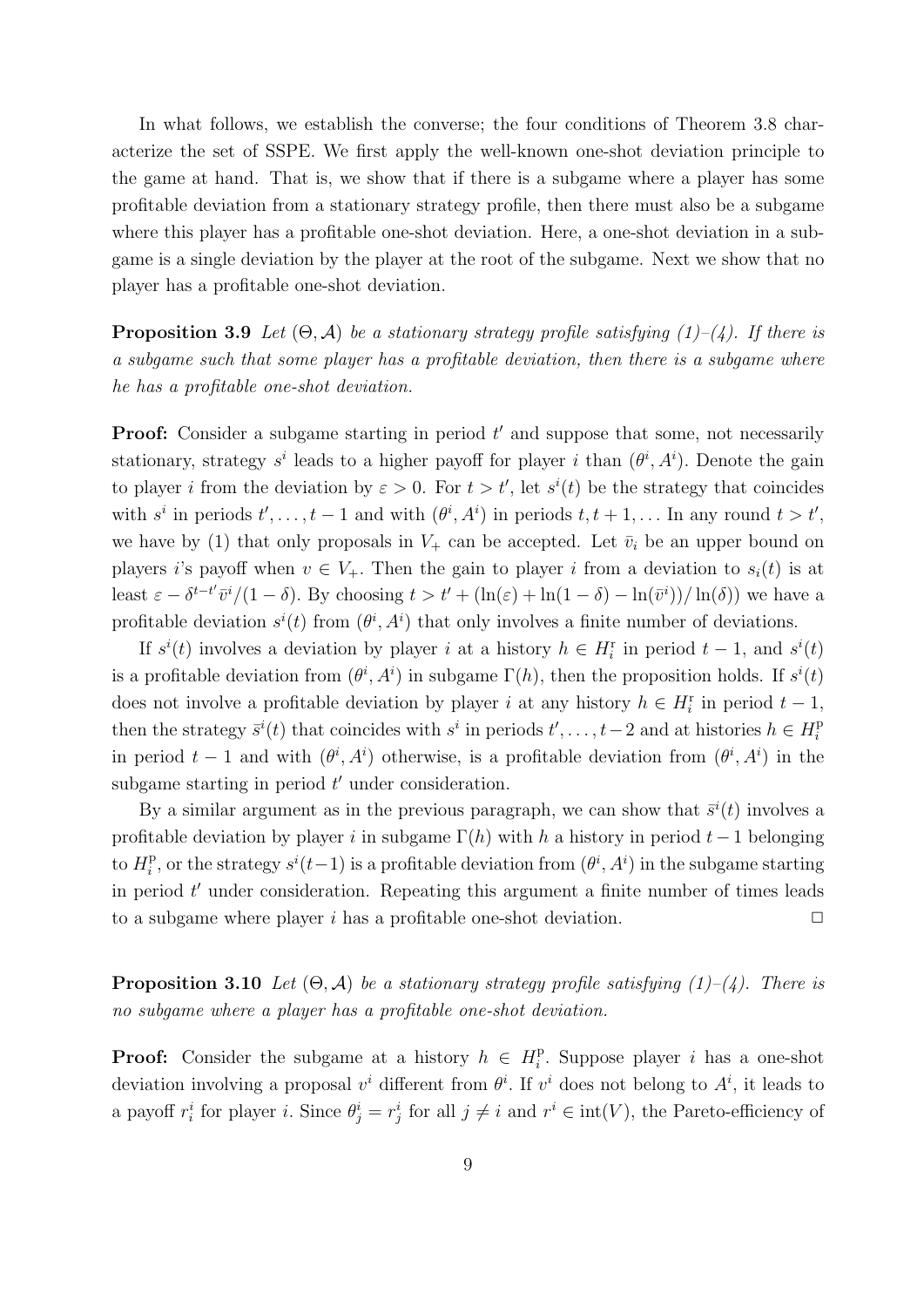$\theta^i$  implies  $\theta_i^i > r_i^i$ , so the deviation is not profitable. If  $v^i$  belongs to  $A^i$ , then, for  $j \neq i$ ,  $v_j^i \geq r_j^i = \theta_j^i$  by (1) and (4). Now  $v_i^i \leq \theta_i^i$ , since otherwise the Pareto-efficiency of  $\theta^i$  would be violated. The deviation is not profitable.

Consider the subgame at a history  $h \in H_i^r$ . Let v denote the proposal being made, say by player *j*. Consider a one-shot deviation by player *i*. If  $v \in A_i^j$  $i$  and  $v \in A_{\xi}^{j}$  $S(i)$ , then the deviation leads to a payoff  $r_i^j$  $i_i$  for player i, which is less than or equal to  $v_i$ , the payoff resulting from not deviating. If  $v \in A_i^j$  $i$  and  $v \notin A_{g}^{j}$  $S(s)$ , then the deviation does not lead to a change in payoffs. If  $v \notin A_i^j$  $i$  and  $v \in \bigcap_{k \in S(i) \setminus \{i\}} A_k^j$  $\mu_k^j$ , then the deviation leads to payoff  $v_i$ , which is less than or equal to  $r_i^j$  $i,$ , the payoff resulting from not deviating. If  $v \notin A_i^j$  $\frac{j}{i}$  and  $v \notin \bigcap_{k \in S(i) \setminus \{i\}} A_k^j$  $\frac{d}{dx}$ , then the deviation does not lead to a change in payoff.

The previous two propositions imply that the strategies conforming to the conditions of Theorem 3.8 are subgame-perfect. Since they are also stationary, we have the following

### **Theorem 3.11** The strategy profile  $(\Theta, \mathcal{A})$  fulfills the four conditions of Theorem 3.8 if and only if it is an SSPE.

If a matrix  $\Theta$  of proposals is part of an SSPE, then it is part of many SSPE's. This inessential multiplicity has two sources. First, if a responding player is proposed exactly the reservation payoff, then our characterization restricts behavior only if the proposal on the table is the equilibrium proposal. This is reflected in the fact that each point on the boundary of a social acceptance set (except the relevant equilibrium proposal) may or may not be an element of that set in SSPE. Second, if a proposal lies outside a social acceptance set, it is indeterminate which player will reject the proposal. Consider for example the case where  $N = \{1, 2, 3, 4\}$  and  $r^1 = (1, 1, 1, 1)$ . Now suppose that player 1 has proposed  $v = (2, 2, 0, 0)$  in some subgame. Since  $v_3 < r_3^1$  and  $v_4 < r_4^1$ , Proposition 3.2 implies that  $v \notin A^1$ , and by Proposition 3.4  $v \neq \theta^1$ . It is also true that  $v \notin A_4^1$ : If the node where player 4 has to respond is reached, that player effectively chooses between a payoff of 1 and a payoff of 0, so SSPE requires rejection of the proposal. However, the SSPE characterization leaves indeterminate whether players 1, 2, and 3 will accept or reject  $v$ . Consequently, there is an SSPE for any configuration of responses by these players. In particular, player 3 may accept v in SSPE although  $v_3 < r_3^1$ , and player 2 may reject v although  $v_2 > r_2^1$ . This reasoning even extends to player 1: In SSPE, it is possible that  $v \notin A_1^1$  although  $v_1 > r_1^1$  and player 1 is the proposer. However, this does not mean that player 1 may reject his own proposal on the equilibrium path, since the SSPE characterization requires the specific proposal  $\theta^1$  to be made and immediately accepted by all players.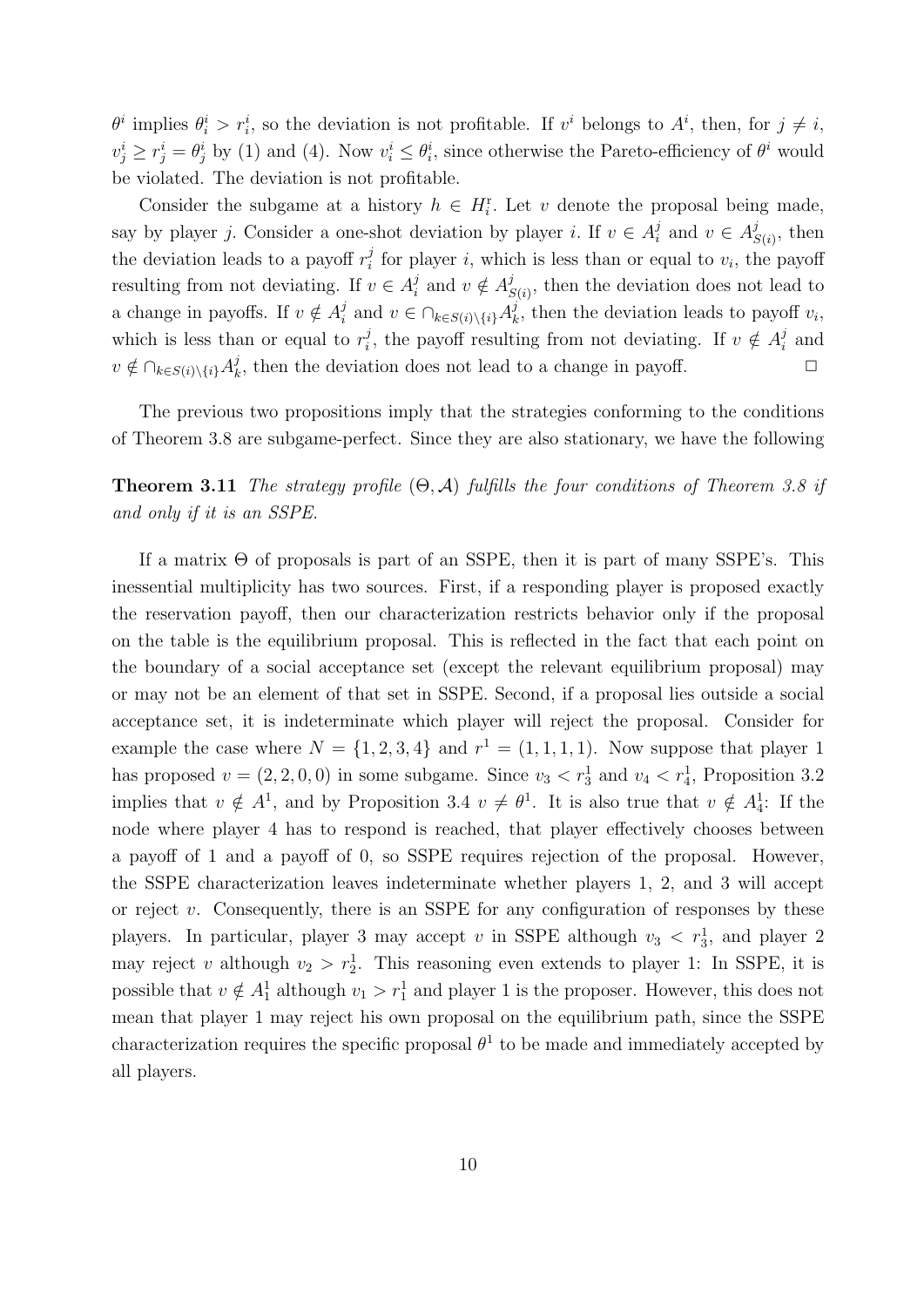**Proposition 3.12** Given  $v \in V_+$ , let  $W(v) = \{x \in V | x \ge v\}$ . For each  $i \in N$  there exists a unique  $v' \in \partial V \cap \mathbb{R}^n_+$  such that  $v'_j = v_j$  for all  $j \in N \setminus \{i\}$ . Furthermore,

$$
\{v'\} = \arg\max_{x \in W(v)} x_i.
$$

Proof: Take any

$$
v' \in \arg\max_{x \in W(v)} x_i.
$$

We show that  $v' \in \partial V \cap \mathbb{R}^n_+$  and  $v'_j = v_j$  for all  $j \in N \setminus \{i\}$ . Indeed,  $v' \in \mathbb{R}^n_+$ , because  $W(v) \subset \mathbb{R}^n_+$ . Furthermore, v' is a boundary point of V, for if it was an interior point, there would exist a vector  $\dot{v} \in V$  such that  $\dot{v}_i > v'_i$  for all  $i \in N$ , contradicting the choice of  $v'$  as a maximizer of  $x_i$  over all points  $x \in W(v)$ .

Suppose  $v'_k > v_k$  for some  $k \in N \setminus \{i\}$ . Define the vector x by the equation

$$
x_j = \begin{cases} v'_j & \text{if } j \neq k \\ v_k & \text{if } j = k. \end{cases}
$$

Then  $v' \geq x$ , so x is an element of V, because V is comprehensive from below. Furthermore,  $x \ge v \ge 0$ . Since  $v' \ge x$  with the strict inequality for component k, x is not strongly Paretoefficient. Since we assume that all weakly Pareto–efficient vectors of  $V_+$  are also strongly Pareto–efficient, x is not weakly Pareto–efficient, so there exists  $\dot{v} \in V$  such that  $\dot{v}_j > x_j$ for all  $j \in N$ . But then  $\dot{v} \ge x \ge v$ , so that  $\dot{v} \in W(v)$ , and  $\dot{v}_i > x_i = v'_i$ , contradicting the choice of  $v'$  as a maximizer of  $x_i$  over all points  $x$  in  $W(v)$ .

Suppose now that there exists a vector  $v'' \in \partial V \cap \mathbb{R}^n_+$  other than  $v'$  such that  $v''_j = v_j$ for all  $j \in N \setminus \{i\}$ . Without loss of generality assume  $v'_i > v''_i$ . Then the vector  $v''$  is not strongly Pareto–efficient. Since we assume that each weakly Pareto–efficient vector is also strongly Pareto–efficient,  $v''$  is not weakly Pareto–efficient. But then  $v''$  is in the interior of  $V$ , a contradiction.  $\Box$ 

#### Theorem 3.13 An SSPE exists.

**Proof:** We identify the set of SSPE of  $\Gamma$  with the set of fixed points of a map and use Brouwer's fixed point theorem to establish existence. Consider a non–negative matrix Θ with each column  $\theta^i$  of  $\Theta$  in the set  $V_+$ . Let  $\chi^i(\Theta)$  be a vector satisfying the following conditions:

$$
\chi^{i}(\Theta) \in \partial V \cap \mathbb{R}_{+}^{n}
$$
 and  $\chi_{j}^{i}(\Theta) = \delta \sum_{k=1}^{n} m_{ki} \theta_{j}^{k}$  for all  $j \neq i$ .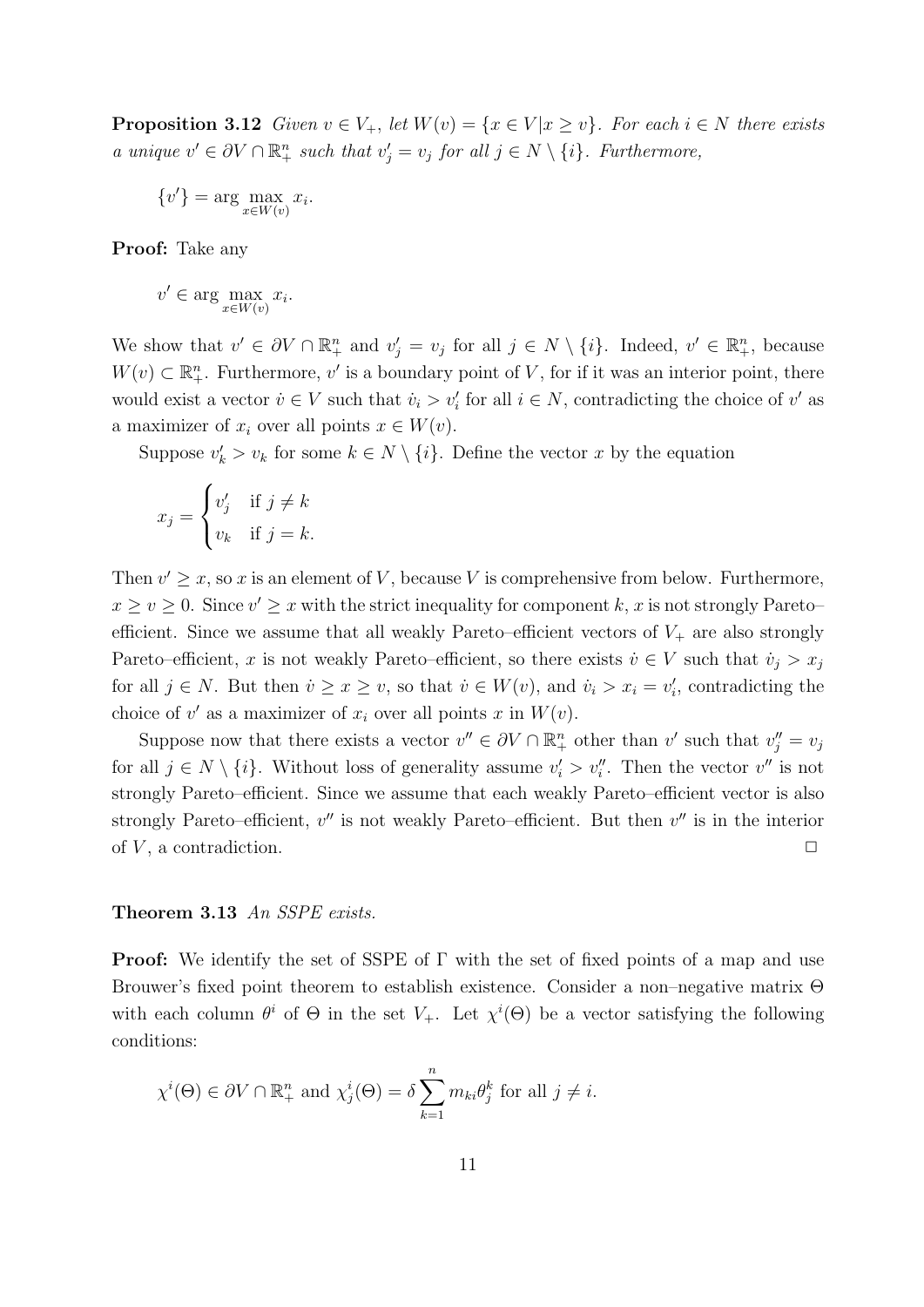By Proposition 3.12,  $\chi^i(\Theta)$  is uniquely determined. Define now the function  $\chi: V_+ \to V_+$ by letting  $\chi(\Theta) = (\chi^1(\Theta), \ldots, \chi^n(\Theta)).$  By the characterization of SSPE, if  $\chi(\Theta) = \Theta$  for a particular  $\Theta \in V_+$ , then there is at least one SSPE with  $\Theta$  as the matrix of proposed payoffs. The set  $V_+ = V \cap \mathbb{R}^n_+$  contains the origin, it is convex and closed, as it is the intersection of two convex and closed sets, and it is bounded. Since the maximum theorem can be used to show that  $\chi$  is continuous, Brouwer's fixed point theorem implies that it has a fixed point.  $\Box$ 

## 4 The Limit Equilibrium

Our proofs so far did not rely on Assumptions A2 and A3. They will be needed for the results of this section. Since the matrix  $M$  is irreducible, it has a unique stationary distribution denoted by  $\mu$ . Recall that the stationary distribution  $\mu$  is a probability distribution on the set of players N satisfying the equation  $M\mu = \mu$ . Furthermore, irreducibility of M implies that all states occur with positive probability under the stationary distribution, that is  $\mu_i > 0$  for each  $i \in N$ . If the matrix M was reducible, the state space of M could be partitioned into several communicating classes. In this case, one obtains results analogous to those in the sequel within each communicating class.

Theorem 4.2 below is the main result of the paper. As the continuation probability goes to one, along any sequence of stationary subgame perfect equilibria of  $\Gamma$ , the equilibrium proposal of all players converges to the same limit. This common limit is the asymmetric Nash bargaining solution weighted by the stationary distribution  $\mu$ , denoted  $\mu$ -ANBS.

**Definition 4.1** The asymmetric Nash product with weights  $\mu$  is the function  $\rho: V \to \mathbb{R}$ defined by

$$
\rho(v) = \prod_{i \in N} (v_i)^{\mu_i}.
$$

The  $\mu$ –ANBS is the unique maximizer of the function  $\rho$  on the set V.

**Theorem 4.2** Let  $\{\delta_m\}$  be a sequence of continuation probabilities in  $[0,1)$  converging to 1. For each m, let  $\Theta(\delta_m)$  be a matrix of proposals in some SSPE of the game  $\Gamma$  with continuation probability  $\delta_m$ . Then the limits  $\lim \theta^i(\delta_m)$  exist for each  $i \in N$ . All limits are equal to the  $\mu$ -ANBS.

Let  $\delta_m$  and  $\Theta(\delta_m)$  be as in Theorem 4.2. The sequence  $\{\Theta(\delta_m)\}\$  has a convergent subsequence, as it lies in the compact set  $V_{+}$ . For the remainder of this section, we will fix any such convergent subsequence and denote its limit by  $\Theta$ . Since the convergent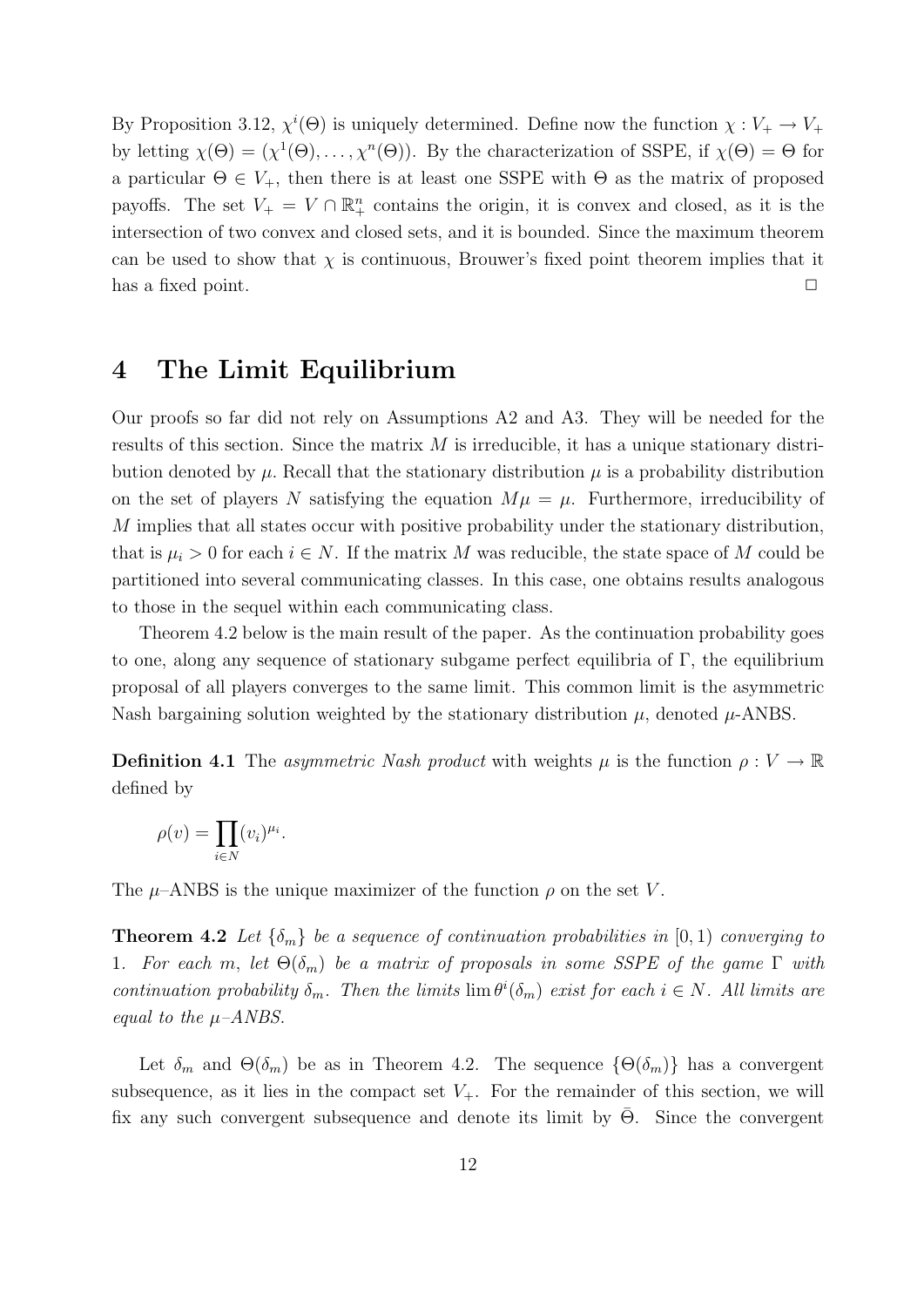subsequence considered is arbitrary, to prove Theorem 4.2 it is sufficient to show that each column of the matrix  $\Theta$  is the  $\mu$ –ANBS.

We now give a brief overview of the argument. First we show that along the sequence  $\{\Theta(\delta_m)\}\$  of equilibria the proposals of all players converge to a common limit, say the point  $\bar{\theta} \in V$ . We then compute the tangent space to the set  $\partial V$  at the point  $\bar{\theta}$  by considering the pairwise differences of the equilibrium proposals of players  $i$  and  $n$ , and show they converge to zero at the same speed as  $1 - \delta_m$ . In fact, we are able to compute explicitly the limits of the vectors  $(\theta^i(\delta_m) - \theta^n(\delta_m))/(1 - \delta_m)$ , which are then shown to span the tangent space to the set  $\partial V$  at the point  $\bar{\theta}$ . Using this result we show next that the tangent space at  $\theta$  is orthogonal to the gradient of the asymmetric Nash product with weights  $\mu$ , thereby showing that  $\theta$  is the  $\mu$ –ANBS.

#### **Proposition 4.3** All columns of  $\bar{\Theta}$  are identical.

**Proof:** For any  $i \neq j$ , it follows from the SSPE characterization that

$$
\bar{\theta}^i_j = \sum_{k=1}^n m_{ki} \bar{\theta}^k_j.
$$

Suppose that, contrary to the proposition, not all limit proposals  $\bar{\theta}^1, \ldots, \bar{\theta}^n$  are the same. Let  $j \in N$  be such that in the limit not all players propose the same to player j, and choose  $\bar{\theta}^{\circ}_j$  to be either  $\min_{i \in N} {\{\bar{\theta}^i_j\}}$  or  $\max_{i \in N} {\{\bar{\theta}^i_j\}}$ , whichever is not equal to  $\bar{\theta}^j_j$  $j$ . Define  $N^{\diamond} = \{i \in N | \bar{\theta}_j^i = \bar{\theta}_j^{\diamond}\}.$  For any  $i \in N^{\diamond}$ , we have

$$
\bar{\theta}_{j}^{\diamond} = \bar{\theta}_{j}^{\diamond} \sum_{k \in N^{\diamond}} m_{ki} + \sum_{k \in N \setminus N^{\diamond}} m_{ki} \bar{\theta}_{j}^{k},
$$

which is equivalent to

$$
\bar{\theta}_j^{\diamond} \sum_{k \in N \setminus N^{\diamond}} m_{ki} = \sum_{k \in N \setminus N^{\diamond}} m_{ki} \bar{\theta}_j^k.
$$

Suppose first that for some  $i \in N^{\diamond}$ ,

$$
\sum_{k \in N \backslash N^{\diamond}} m_{ki} > 0.
$$

Then

$$
\bar{\theta}_j^\diamond = \frac{\sum_{k \in N \setminus N^\diamond} m_{ki} \bar{\theta}_j^k}{\sum_{k \in N \setminus N^\diamond} m_{ki}}
$$

,

which contradicts the fact that either  $\bar{\theta}_{j}^{\diamond} < \bar{\theta}_{j}^{k}$  for all  $k \in N \setminus N^{\diamond}$  or  $\bar{\theta}_{j}^{\diamond} > \bar{\theta}_{j}^{k}$  for all  $k \in N \setminus N^{\diamond}$ . Therefore,  $m_{ki} = 0$  for all  $(i, k) \in N^{\diamond} \times (N \setminus N^{\diamond})$  and thus  $N^{\diamond}$  is an absorbing set. Since  $N^{\circ} \neq N$ , this contradicts the irreducibility assumption on M.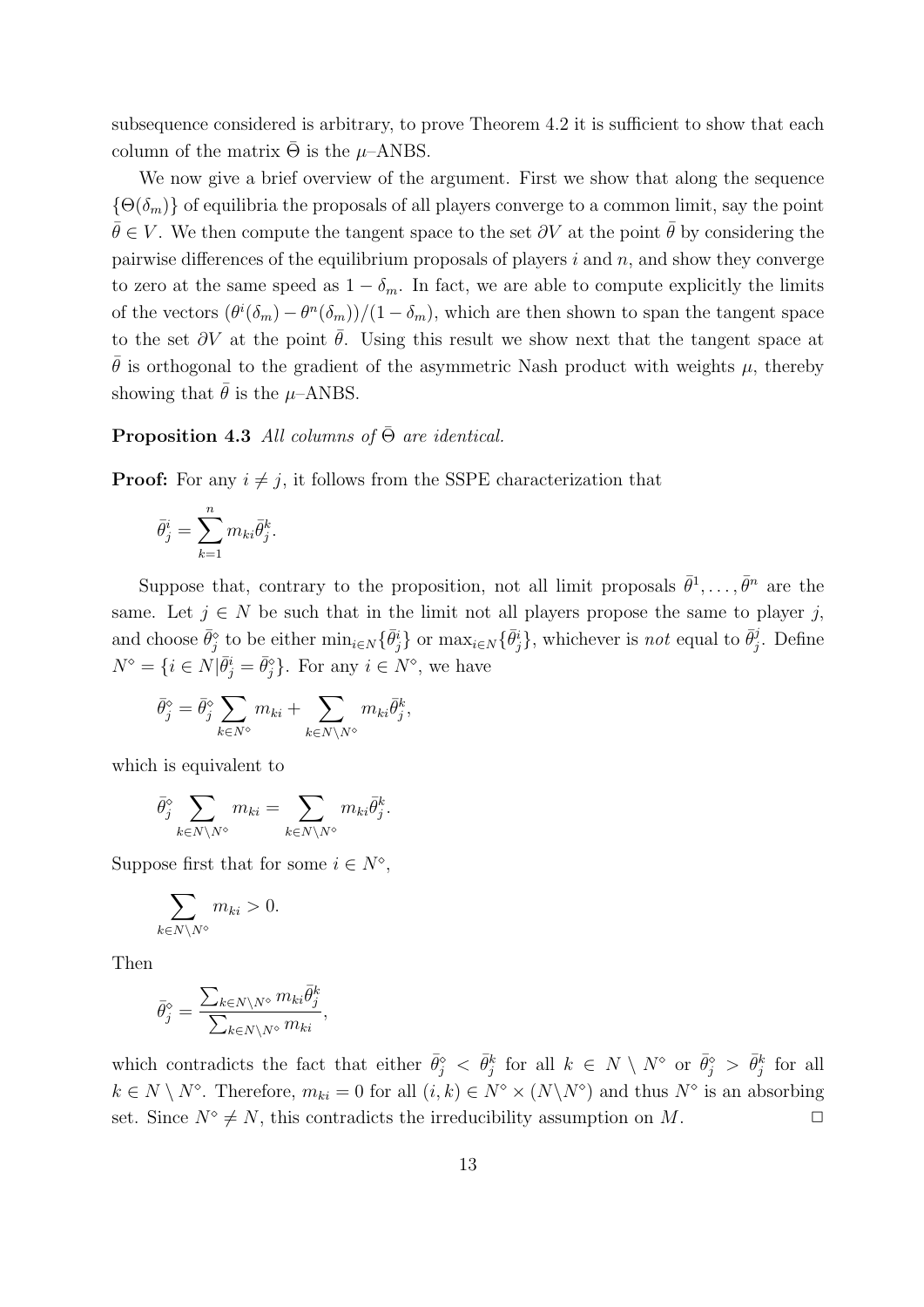We denote a column of  $\bar{\Theta}$  by  $\bar{\theta}$ . For  $i \in N \setminus \{n\}$ , we define

$$
d^{i}(\delta_{m}) = \frac{\theta^{i}(\delta_{m}) - \theta^{n}(\delta_{m})}{1 - \delta_{m}}.
$$

Let  $D(\delta_m)$  be the  $n \times (n-1)$ -matrix with columns  $d^1(\delta_m), \ldots, d^{n-1}(\delta_m)$ .

The rest of the proof is organized as follows. In Proposition 4.5 we compute the limits of  $d^{i}(\delta_{m})$  as m goes to infinity. Proposition 4.6 establishes that the limit of  $\{d^{i}(\delta_{m})\}$  belongs to the tangent space to  $\partial V$  at  $\bar{\theta}$ . We then proceed to show in Proposition 4.8 that the limits of  $d^1(\delta_m), \ldots, d^{n-1}(\delta_m)$  are linearly independent and thus span the tangent space to  $\partial V$  at  $\bar{\theta}$ . And finally, Proposition 4.9 establishes that the gradient of the Nash product with weights  $\mu$  at the point  $\bar{\theta}$  is orthogonal to the tangent space of V, thereby showing that  $\theta$  is the  $\mu$ –ANBS.

For a matrix A, we denote by  $A_{-i}$  and  $A^{-i}$  the matrix A without its  $i^{\text{th}}$  row and column, respectively. We write 1 for a column vector of ones and I for the identity matrix.

For  $j \in N$ , we define the matrix  $L(j)$  by

 $L(j) = [M - I]_{-r}^{-j}$  $\frac{-j}{-n}$ .

Thus  $L(j)$  is the  $(n-1) \times (n-1)$ –matrix obtained from  $M-I$  by deleting column j and row n. Proposition 4.4 is an auxiliary result used in the proof of Proposition 4.5.

**Proposition 4.4** The matrix  $L(j)$  is invertible for all  $j \in N$ .

**Proof:** Suppose  $L(j)$  is singular. Let a be a non–zero vector such that  $[M - I]_{-n}^{-j}a = 0$ . Since the elements in any column of the matrix  $M - I$  add up to zero, we also have the equation  $(M - I)^{-j}a = 0$ , so  $[M - I]^{-j}a = 0$ . By using  $[M - I]^{-j} = (M - I)I^{-j}$  and defining  $b = I^{-j}a$ , we see that  $(M - I)b = 0$ . Thus the vector b is an eigenvector of M associated with eigenvalue 1. By the Perron–Frobenius theorem, any non-zero eigenvector of M associated with eigenvalue 1 is a strictly positive vector. However, since  $b_i = 0$ , we have obtained a contradiction. Consequently, the matrix  $L(j)$  is invertible.  $\Box$ 

**Proposition 4.5** The sequence  $\{D(\delta_m)\}\$  of matrices converges to the matrix  $\bar{D}$  with rows given by  $\bar{d}_j = \bar{\theta}_j \mathbb{1}^\top L^{-1}(j)$  for  $j \in N$ .

**Proof:** We fix m and denote  $\delta_m$  by  $\delta$ ,  $\theta^i(\delta_m)$  by  $\theta^i$ , and  $d^i(\theta^m)$  by  $d^i$ .

For each  $j \in N$  and  $i \in N \setminus \{j, n\},\$ 

$$
d_j^i(1 - \delta) = \theta^i - \theta^n = \delta \sum_{k=1}^n m_{ki} \theta_j^k - \theta_j^n
$$

$$
= \delta \sum_{k=1}^n m_{ki} (\theta_j^k - \theta_j^n) + \delta \theta_j^n - \theta_j^n,
$$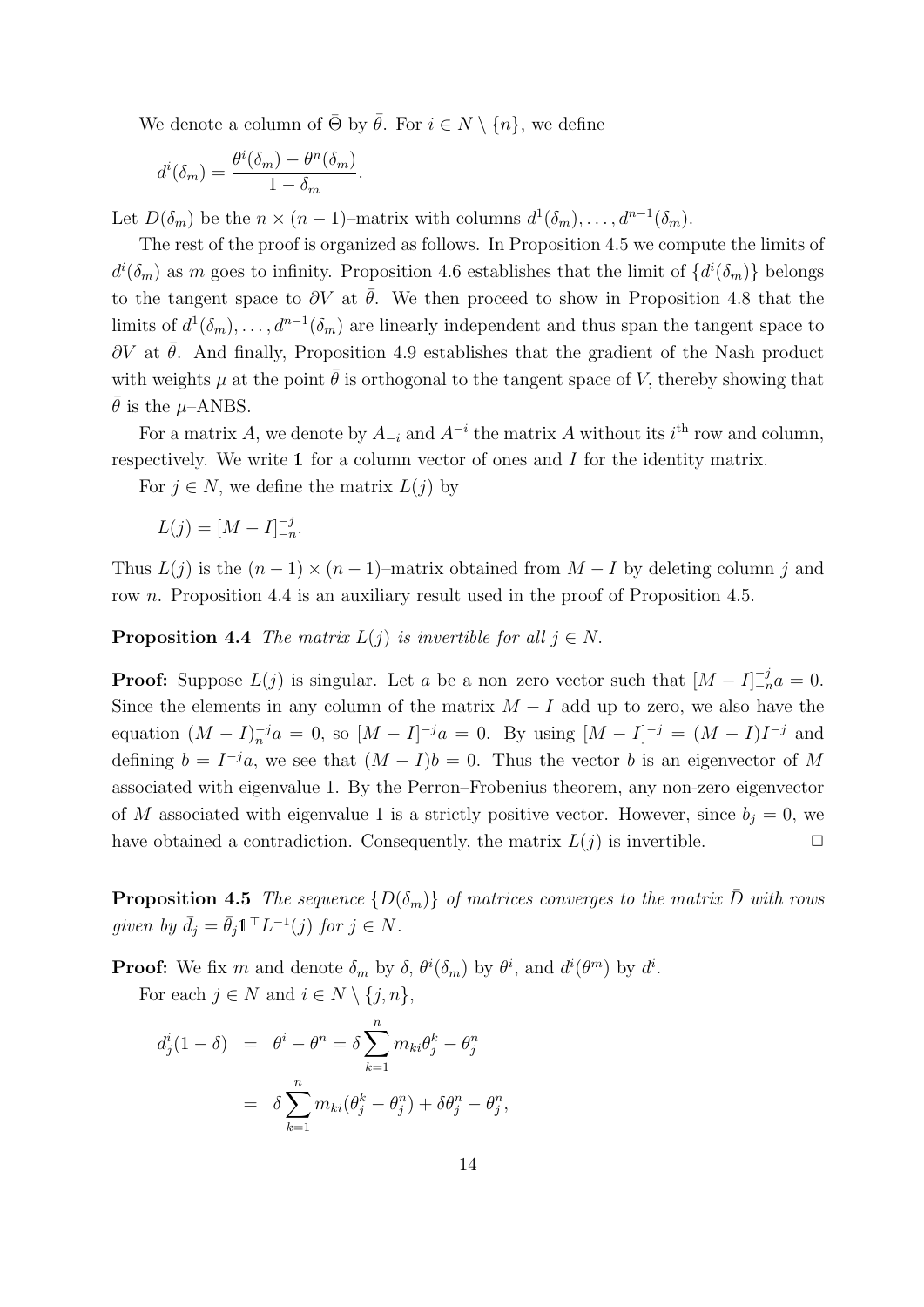where we use (4) for the second equality, so

$$
d_j^i = \delta \sum_{k=1}^{n-1} m_{ki} d_j^k - \theta_j^n.
$$

We have found that

$$
\theta_j^n = \delta \sum_{k \notin \{i, n\}} m_{ki} d_j^k + (\delta m_{ii} - 1) d_j^i, \quad j \in N, \ i \in N \setminus \{j, n\}.
$$
 (5)

Similarly, for  $j \neq n$ ,

$$
d_j^j(1 - \delta) = \theta_j^j - \delta \sum_{k=1}^n m_{kn} \theta_j^k
$$
  
=  $\theta_j^j - \delta \sum_{k=1}^n m_{kn} (\theta_j^k - \theta_j^n) - \delta \theta_j^n$   
=  $\theta_j^j - \theta_j^n - \delta \sum_{k=1}^n m_{kn} (\theta_j^k - \theta_j^n) + (1 - \delta) \theta_j^n$ ,

where we use (4) for the second inequality, so

$$
d_j^j = d_j^j - \delta \sum_{k=1}^{n-1} m_{kn} d_j^k + \theta_j^n.
$$

We have found that

$$
\theta_j^n = \delta \sum_{k=1}^{n-1} m_{kn} d_j^k, \quad j \in N \setminus \{n\}.
$$
 (6)

We write  $(5)$ – $(6)$  in vector–matrix notation as

$$
\theta_j^n \mathbb{1}^\top = d_j(\delta M - I)_{-n}^{-j}, \quad j \in N.
$$

The matrix  $(M - I)_{-\tau}^{-j}$  $\frac{-j}{-n}$  is invertible by Proposition 4.4, and so is the matrix  $(\delta M - I)_{-n}^{-j}$  $-n$ for  $\delta$  close enough to one. Thus, for every  $j \in N$ , we can solve the above system for  $d_i$  as

$$
d_j = \theta_j^n \mathbb{1}^\top [(\delta M - I)_{-n}^{-j}]^{-1}.
$$

As  $\delta_m$  goes to one, the sequence  $\theta_j^n(\delta_m)$  converges to  $\bar{\theta}_j$  by Proposition 4.3. Thus the sequence  $d_j(\delta_m)$  converges to  $\bar{\theta}_j 1 \mathbf{1}^{\top} L^{-1}(j)$ , as desired.

Proposition 4.5 expresses each row j of the matrix  $\bar{D}$  as the sum of the rows of the matrix  $L^{-1}(j)$  multiplied by the scalar  $\bar{\theta}_j$ .

We show now that each column of the matrix  $\bar{D}$  is orthogonal to the normal vector of V at the point  $\bar{\theta}$ , which is unique by Assumption A3. This is equivalent to saying that each column of the matrix  $\bar{D}$  belongs to the tangent space of  $\partial V$  at  $\bar{\theta}$ . We let span( $\bar{D}$ ) denote the column span of the matrix  $D$ .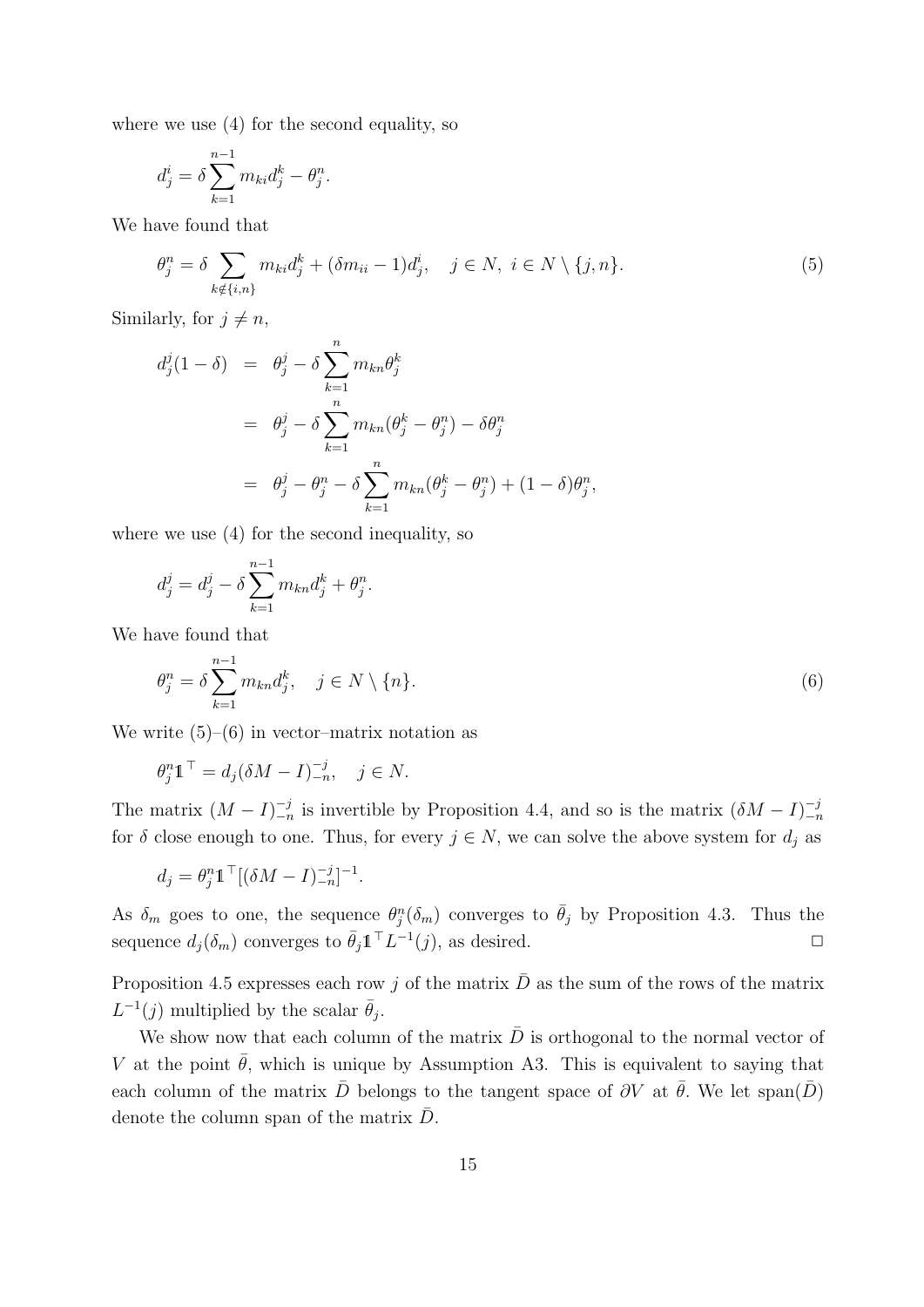**Proposition 4.6** It holds that span( $\overline{D}$ ) is orthogonal to the normal vector of V at  $\overline{\theta}$ .

**Proof:** Let  $\eta^{i}(\delta_{m})$  denote the normal vector of V at the point  $\theta^{i}(\delta_{m})$ . Since  $\{\theta^{i}(\delta_{m})\}$ converges to  $\bar{\theta}$ , the sequence  $\{\eta^i(\delta_m)\}\)$  converges to  $\bar{\eta}$ , the normal vector to the set V at the point  $\bar{\theta}$ . By the definition of the normal vector,

$$
\eta^{n}(\delta_{m})^{\top}(\theta^{i}(\delta_{m})-\theta^{n}(\delta_{m}))\leq 0 \text{ and } \eta^{i}(\delta_{m})^{\top}(\theta^{i}(\delta_{m})-\theta^{n}(\delta_{m}))\geq 0.
$$

Dividing by  $1 - \delta_m$  and passing to the limit yields the inequalities  $\bar{\eta}^\top \bar{d}^i \leq 0$  and  $\bar{\eta}^\top \bar{d}^i \geq 0$ , therefore  $\bar{\eta}^{\top} \bar{d}^i = 0$ , as desired.

Propositions 4.7 and 4.8 address the dimension of span( $\bar{D}$ ). We show that the columns of  $\bar{D}$  are linearly independent, thus establishing that span( $\bar{D}$ ) equals the tangent space of  $\partial V$  at  $\bar{\theta}$ .

For  $j \in N$ , let  $K_j$  be the sum of the rows of the matrix  $L^{-1}(j)$ , thus

$$
K_j = \mathbb{1}^\top L^{-1}(j).
$$

Define K as the  $n \times (n-1)$ -matrix with rows  $K_j$ . Proposition 4.7 expresses all rows of K in terms of rows of  $L^{-1}(n)$  and the stationary distribution  $\mu$  induced by M.

**Proposition 4.7** Any combination of  $n-1$  distinct rows of the matrix K is linearly independent. Furthermore,

$$
K_j = \mathbb{1}^\top L^{-1}(j) = \mathbb{1}^\top L^{-1}(n) - \frac{1}{\mu_j} (L^{-1}(n))_j, \quad j \in N \setminus \{n\}.
$$

**Proof:** We define  $x = [M - I]_{-n}^n$ . Consider some  $j \in N \setminus \{n\}$ . It can be verified by a direct computation that

.

$$
L^{-1}(j) = \begin{bmatrix} (L^{-1}(n))_1 - \frac{(L^{-1}(n)x)_1}{(L^{-1}(n)x)_j} (L^{-1}(n))_j \\ \vdots \\ (L^{-1}(n))_{j-1} - \frac{(L^{-1}(n)x)_{j-1}}{(L^{-1}(n)x)_j} (L^{-1}(n))_j \\ (L^{-1}(n))_{j+1} - \frac{(L^{-1}(n)x)_{j+1}}{(L^{-1}(n)x)_j} (L^{-1}(n))_j \\ \vdots \\ (L^{-1}(n))_{n-1} - \frac{(L^{-1}(n)x)_{n-1}}{(L^{-1}(n)x)_j} (L^{-1}(n))_j \\ \frac{1}{(L^{-1}(n)x)_j} (L^{-1}(n))_j \end{bmatrix}
$$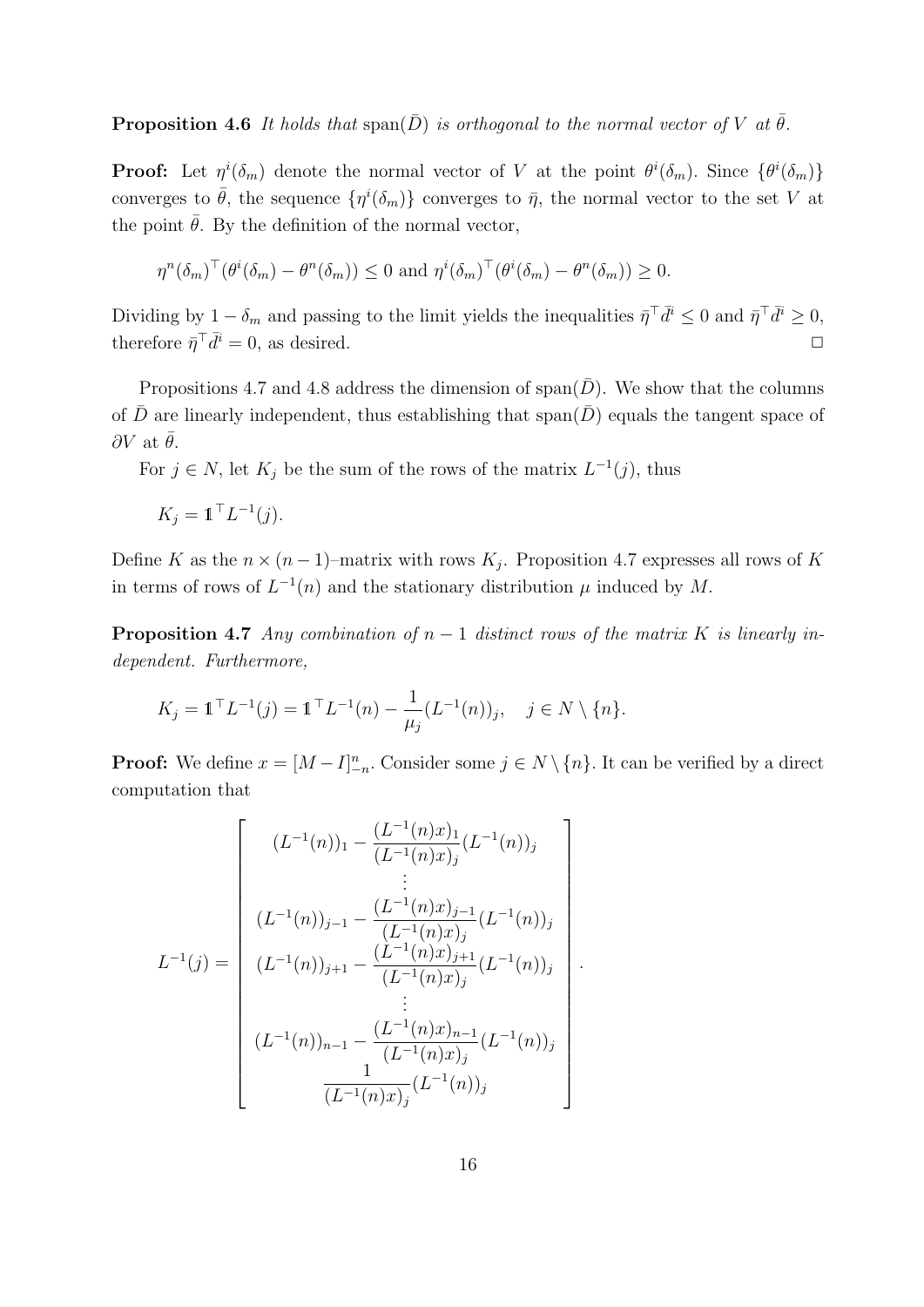The formula above is well-known in linear programming and is used to compute the simplex tableau following from a change in basis variables. By definition of the stationary distribution we have

$$
L(n)\mu_{-n} + x\mu_n = 0.
$$

We multiply this expression by  $L^{-1}(n)$  and rearrange to obtain

$$
L^{-1}(n)x = -\mu_{-n}/\mu_n.
$$

By substitution, we find that

$$
L^{-1}(j) = \begin{bmatrix} (L^{-1}(n))_1 - \frac{\mu_1}{\mu_j} (L^{-1}(n))_j \\ \vdots \\ (L^{-1}(n))_{j-1} - \frac{\mu_{j-1}}{\mu_j} (L^{-1}(n))_j \\ (L^{-1}(n))_{j+1} - \frac{\mu_{j+1}}{\mu_j} (L^{-1}(n))_j \\ \vdots \\ (L^{-1}(n))_{n-1} - \frac{\mu_{n-1}}{\mu_j} (L^{-1}(n))_j \\ -\frac{\mu_n}{\mu_j} (L^{-1}(n))_j \end{bmatrix}.
$$

Summing up the rows of  $L^{-1}(j)$  we get

$$
\mathbb{1}^{\top}L^{-1}(j) = \sum_{i \in N \setminus \{j,n\}} (L^{-1}(n))_i + \frac{\mu_j - 1}{\mu_j} (L^{-1}(n))_j = \mathbb{1}^{\top}L^{-1}(n) - \frac{1}{\mu_j} (L^{-1}(n))_j.
$$

Therefore,

$$
K_{-n} = [\mathbf{1}\mathbf{1}^\top - C]L^{-1}(n),
$$

where C is the  $(n-1)$ -diagonal matrix with element  $1/\mu_i$  in column i.

The matrix  $[11<sup>T</sup> - C]$  is non-singular. Suppose not, then there is  $y \neq 0$  such that  $[11<sup>T</sup> - C]y = 0$ . It follows that  $11<sup>T</sup>y = Cy = (y_1/\mu_1, \ldots, y_{n-1}/\mu_{n-1})<sup>T</sup>$ , from which it follows in particular that  $\mathbb{1}^T y \neq 0$ . By pre-multiplying the last equality with the row vector  $(\mu_1, \ldots, \mu_{n-1})$ , we find that  $(1 - \mu_n) \mathbb{1}^\top y = \mathbb{1}^\top y$ , a contradiction since  $\mu_n > 0$ . Consequently, the matrix  $[11<sup>T</sup> - C]$  is non–singular.

It follows that  $K_{-n}$  is non–singular. Since the labeling of players is arbitrary, we have shown that any combination of  $n-1$  distinct rows of the matrix K is linearly independent.

 $\Box$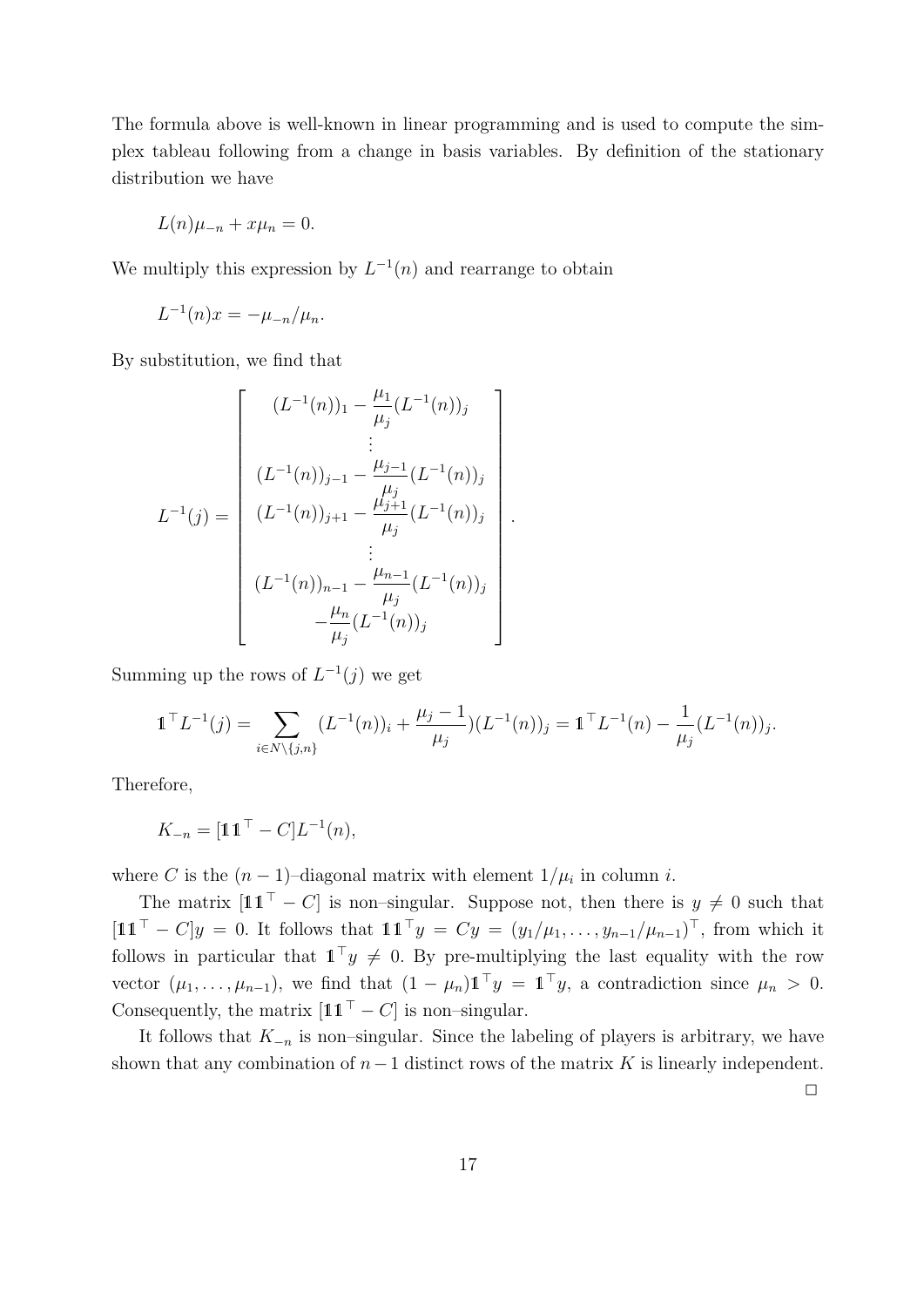**Proposition 4.8** It holds that  $\bar{\theta}_i > 0$  for all  $i \in N$ . The column span of the matrix  $\bar{D}$  has  $dimension\ n-1.$ 

**Proof:** We know that  $\bar{\theta}_i \geq 0$  for each  $i \in N$ . Partition N into the set  $N_0$  of players i such that  $\bar{\theta}_i = 0$  and the set  $N_+$  of players i such that  $\bar{\theta}_i > 0$ .

Suppose that the set  $N_0$  is non–empty, so that the set  $N_+$  consists of at most  $n-1$ elements. We show first that  $\bar{\theta} \in \text{span}(\bar{D})$  by constructing a vector  $z \in \mathbb{R}^{n-1}$  such that  $\bar{D}z = \bar{\theta}$ . Since the rows  $K_i$  of the matrix K corresponding to the elements i of the set  $N_+$  are linearly independent by Proposition 4.7, there exists a vector  $z \in \mathbb{R}^{n-1}$  such that  $K_i z = 1$  for all  $i \in N_+$ . Then  $\bar{d}_i z = \bar{\theta}_i K_i z = \bar{\theta}_i$  for all  $i \in N_+$ . Trivially, z also satisfies the equations  $\bar{d_i}z = \bar{\theta_i}K_i z = 0 = \bar{\theta_i}$  for each  $i \in N_0$ .

Let  $\bar{\eta}$  be the normal vector to V at the point  $\bar{\theta}$ . Since  $\bar{\eta}$  is orthogonal to span( $\bar{D}$ ) by Proposition 4.6, we have  $\overline{\eta}^T \overline{\theta} = 0$ . Since zero is in the interior of V by assumption, the vector  $\varepsilon \eta$  is in the set V for  $\varepsilon > 0$  small enough. But then we have the inequality  $\overline{\eta}^{\top}(\varepsilon\overline{\eta}-\overline{\theta})=\varepsilon(\overline{\eta}^{\top}\overline{\eta})>0$ , contradicting the definition of a normal vector. Consequently, the set  $N_0$  is empty. We have established the first part of the proposition.

To prove the second part of the proposition, notice that  $\overline{D}$  can be written as the product TK, where T is a diagonal matrix with  $\bar{\theta}_i$  in column i. Since  $\bar{\theta}_i > 0$  for each  $i \in N$ , the matrix T has full rank n, and the matrix K has rank  $n-1$  by Proposition 4.7. This establishes the second part of the proposition.  $\Box$ 

We now establish that the gradient of the logarithm of the asymmetric Nash product with weights  $\mu$  is orthogonal to the column span of the matrix D. We observe that

$$
\ln \rho(v) = \sum_{i \in N} \mu_i \ln(v_i).
$$

**Proposition 4.9** It holds that span( $\bar{D}$ ) is orthogonal to the gradient of the function  $\ln \rho$ at the point  $\theta$ .

**Proof:** The gradient of  $\ln \rho$  at  $\bar{\theta}$  is the vector g given by  $g_j = \mu_j / \bar{\theta}_j$ ,  $j \in N$ . We have the following chain of equations

$$
\sum_{j \in N} g_j \bar{d}_j = \sum_{j \in N} \mu_j \mathbb{1}^\top L^{-1}(j)
$$
\n
$$
= \sum_{j \in N \setminus \{n\}} \mu_j [\mathbb{1}^\top L^{-1}(n) - \frac{1}{\mu_j} (L^{-1}(n))_j] + \mu_n \mathbb{1}^\top L^{-1}(n)
$$
\n
$$
= \mathbb{1}^\top L^{-1}(n) - \sum_{j \in N \setminus \{n\}} (L^{-1}(n))_j
$$
\n
$$
= \mathbb{1}^\top L^{-1}(n) - \mathbb{1}^\top L^{-1}(n) = 0,
$$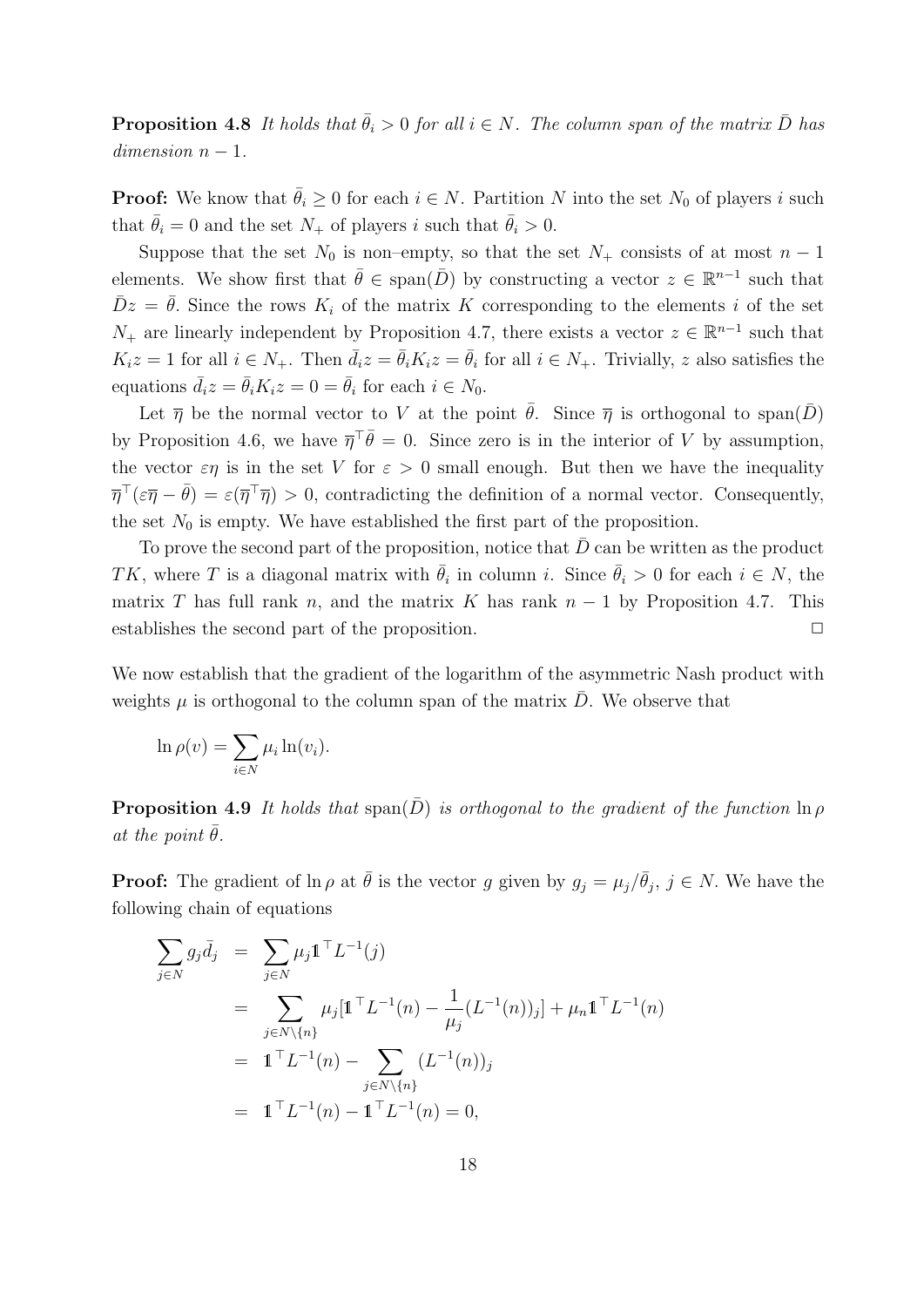where the first equality uses the result of Proposition 4.5, and the second one Proposition 4.7. This establishes the proposition.  $\Box$ 

The proof of Theorem 4.2 is now immediate. The column span of the matrix  $\bar{D}$  is orthogonal to the normal vector of V at  $\bar{\theta}$  by Proposition 4.6, and at the same time it is orthogonal to the gradient of ln  $\rho$  at  $\bar{\theta}$  by Proposition 4.9. Since span( $\bar{D}$ ) has dimension n−1 (Proposition 4.8), it follows at once that the gradient of the function  $\ln \rho$  is proportional to the normal vector to V at  $\bar{\theta}$ . Hence, the point  $\bar{\theta}$  is the maximizer of the function  $\ln \rho$  on the set V, as well as the maximizer of the function  $\rho$  on the set V.

## 5 Conclusion

In this paper we have provided further non-cooperative support to the asymmetric Nash bargaining solution. We demonstrate that existing results are instances of a much more generally valid principle. We consider a bargaining process involving any number of players, an arbitrary irreducible Markov process that determines the selection of the proposer, and any set of feasible payoffs that is bounded, convex, and has a smooth boundary. As long as no agreement is reached, negotiations break down with some fixed probability.

We fully characterize the set of subgame perfect equilibria in stationary strategies. We show that at least one such equilibrium exists and argue that in general there are many such equilibria. We continue by studying the limit of an arbitrary sequence of equilibria when the probability of breakdown goes to zero. We establish that in the limit all players make the same proposal. Moreover, this proposal is the same as the one corresponding to the asymmetric Nash bargaining solution, where the weights in the Nash product are equal to the stationary distribution of the Markov process that determines the selection of the proposer.

One implication is that if players are selected as proposer in some fixed order, then the symmetric Nash bargaining solution is achieved in the limit. This can be seen as a generalization of alternating offer bargaining to more than two players. Another implication is that if players are selected according to time-invariant probabilities, these probabilities are equal to the weights in the Nash product. The symmetric Nash bargaining solution would again result if the time-invariant probabilities are uniform.

It is noteworthy that the bargaining power of the players is only affected by the stationary distribution of the proposer selection process. The particular shape of the set of feasible payoffs is irrelevant for the weights of the players in the Nash product, as are the particular probabilities by which the proposer in the next period is chosen conditional on the current proposer.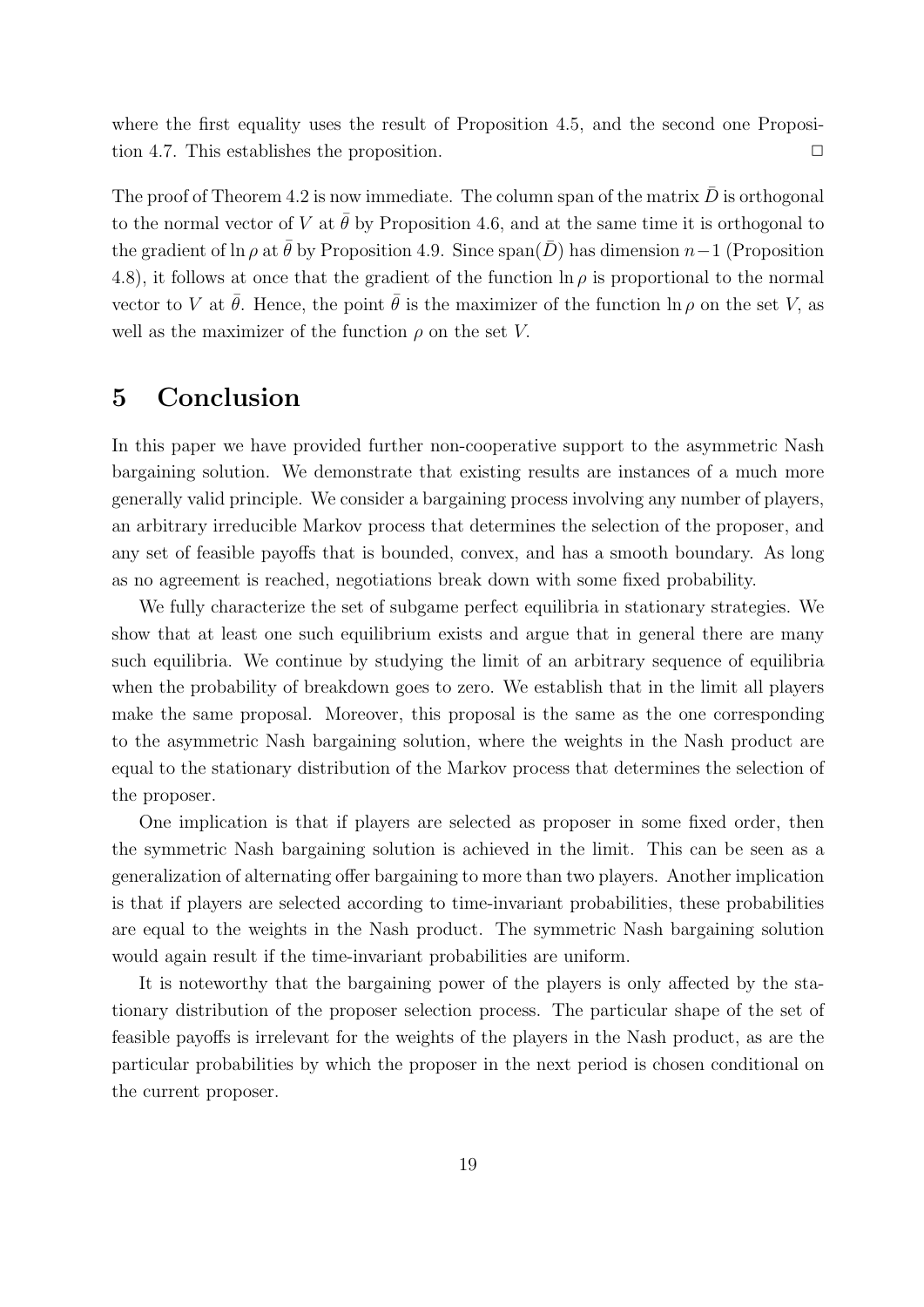## References

- Alesina, A. (1987),"Macroeconomic Policy in a Two-Party System as a Repeated Game," The Quarterly Journal of Economics, 102, 651–678.
- BESTER, H. (1993), "Bargaining versus Price Competition in Markets with Quality Unvertainty," The American Economic Review, 83, 278–288.
- Binmore, K., A. Rubinstein, and A. Wolinsky (1986), "The Nash Bargaining Solution in Economic Modelling," The RAND Journal of Economics, 17, 176–188.
- CARLSSON, H. (1991), "A Bargaining Model Where Parties Make Errors," Econometrica, 59, 1487–1496.
- Chae, S. and J.A. Yang (1994), "An N-Person Pure Bargaining Game," Journal of Economic Theory, 62, 86–102.
- Cho, S.J., and J. Duggan (2005), "Bargaining Foundations of the Median Voter Theorem," Working Paper, 1–32.
- Grout, P.A. (1984), "Investment and Wages in the Absence of Binding Contracts: A Nash Bargaining Approach," Econometrica, 52, 449–460.
- HARSANYI, J.C. AND R. SELTEN (1988), A General Theory of Equilibrium Selection in Games, MIT Press, Cambridge.
- HERINGS, P.J.J., AND A. PREDTETCHINSKI (2007), "One-dimensional Bargaining with Markov Recognition Probabilities," METEOR Research Memorandum RM/07/044, 1–27.
- HYNDMAN, K., AND D. RAY (2007), "Coalition Formation with Binding Agreements," Review of Economic Studies, 74, 1125–1147.
- Kalai, E. (1977), "Nonsymmetric Nash Solutions and Replications of 2-Person Bargaining," International Journal of Game Theory, 6, 129–133.
- KALANDRAKIS, T. (2004), "Equilibria in Sequential Bargaining Games as Solutions to Systems of Equations," Economics Letters, 84, 407–411.
- Krishna, V., and R. Serrano (1996), "Multilateral Bargaining," The Review of Economic Studies, 63, 61–80.
- KULTTI, K., AND H. VARTIAINEN (2007), "Multilateral Non-Cooperative Bargaining in a General Utility Space," Working Paper, downloadable from http://personal.inet.fi/tiede/yjs-hv
- Laruelle, A., and F. Valenciano (2008), "Noncooperative Foundations of Bargaining Power in Committees and the Shapley-Shubik Index," Games and Economic Behavior, 63, 341–353.
- LENSBERG, T. (1988), "Stability and the Nash Solution," Journal of Economic Theory, 45, 330– 341.
- Merlo, A., and C. Wilson (1995), "A Stochastic Model of Sequential Bargaining with Complete Information," Econometrica, 63, 371–399.